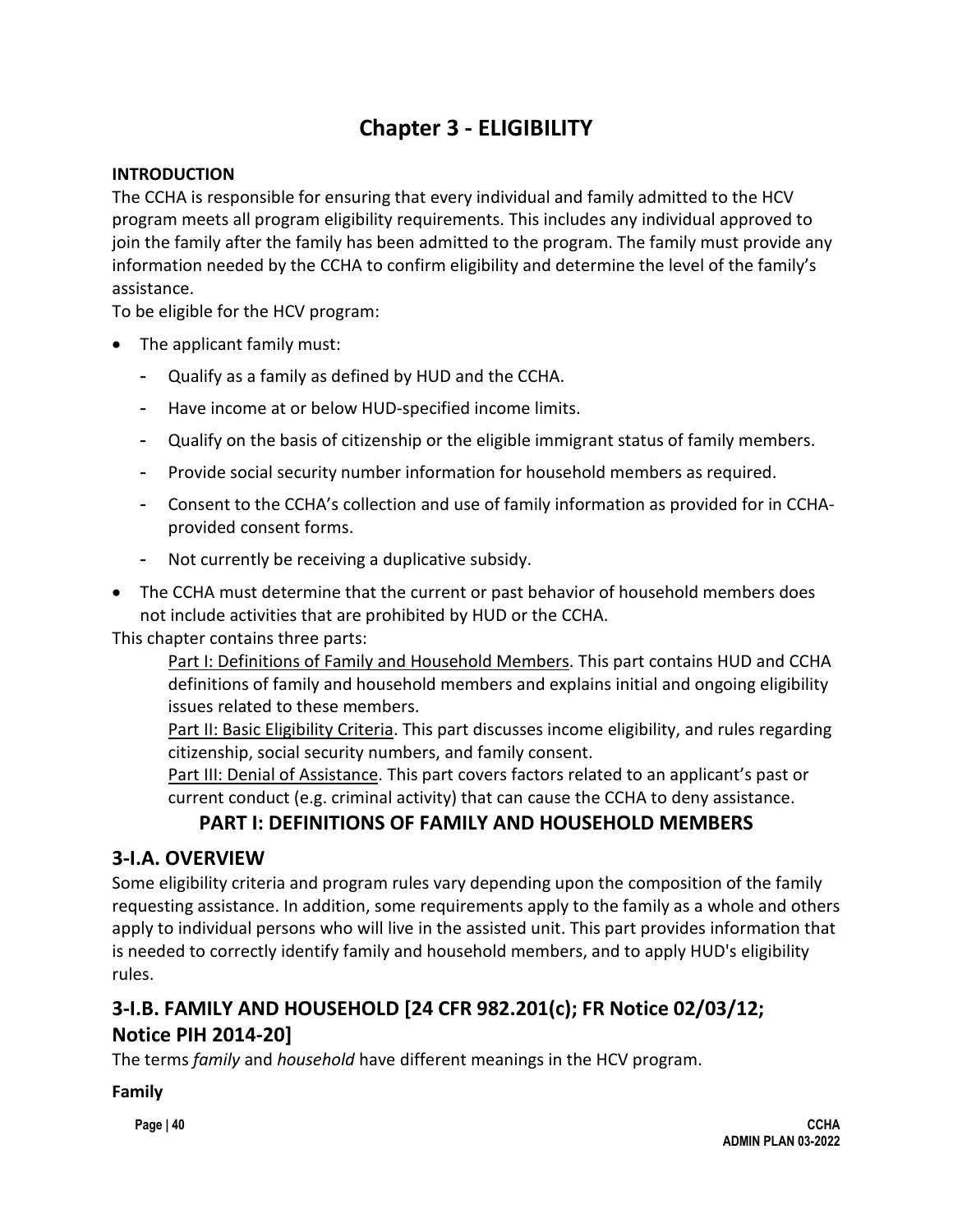To be eligible for assistance, an applicant must qualify as a family. *Family* as defined by HUD includes, but is not limited to the following, regardless actual or perceived sexual orientation, gender identity, or marital status, a single person, who may be an elderly person, disabled person, near-elderly person, or any other single person; or a group of persons residing together. Such group includes, but is not limited to a family with or without children (a child who is temporarily away from the home because of placement in foster care is considered a member of the family), an elderly family, a near-elderly family, a disabled family, a displaced family, or the remaining member of a tenant family. The CCHA has the discretion to determine if any other group of persons qualifies as a family.

*Gender Identity* means actual or perceived gender characteristics.

*Sexual orientation* means homosexuality, heterosexuality, or bisexuality.

A family also includes two or more individuals who are not related by blood, marriage, adoption, or other operation of law but who either can demonstrate that they have lived together previously or certify that each individual's income and other resources will be available to meet the needs of the family.

Each family must identify the individuals to be included in the family at the time of application, and must notify the CCHA if the family's composition changes.

#### **Household**

*Household* is a broader term that includes additional people who, with the CCHA's permission, live in an assisted unit, such as live-in aides, foster children, and foster adults.

## **3-I.C. FAMILY BREAKUP AND REMAINING MEMBER OF TENANT FAMILY**

### **Family Breakup [24 CFR 982.315; Notice PIH 2017-08]**

Except under the following conditions, the CCHA has discretion to determine which members of an assisted family continue to receive assistance if the family breaks up:

- If the family breakup results from an occurrence of domestic violence, dating violence, sexual assault, or stalking, the CCHA must ensure that the victim retains assistance. (For documentation requirements and policies related to domestic violence, dating violence, sexual assault, and stalking, see section 16-IX.D of this plan.)
- In accordance with Noitce PIH 2017-08, for HUD–Veterans Affairs Supportive Housing (HUD–VASH) vouchers, when the veteran is the perpetrator of domestic violence, dating violence, sexual assault, or stalking, the victim must continue to be assisted. Upon termination of the perpetrator's HUD–VASH voucher, the victim should be given a regular HCV if one is available, and the perpetrator's HUD–VASH voucher should be used to serve another eligible family. If a regular HCV is not available, the victim will continue to use the HUD–VASH voucher, which must be issued to another eligible family upon the voucher's turnover.
- If a court determines the disposition of property between members of the assisted family, the CCHA is bound by the court's determination of which family members continue to receive assistance.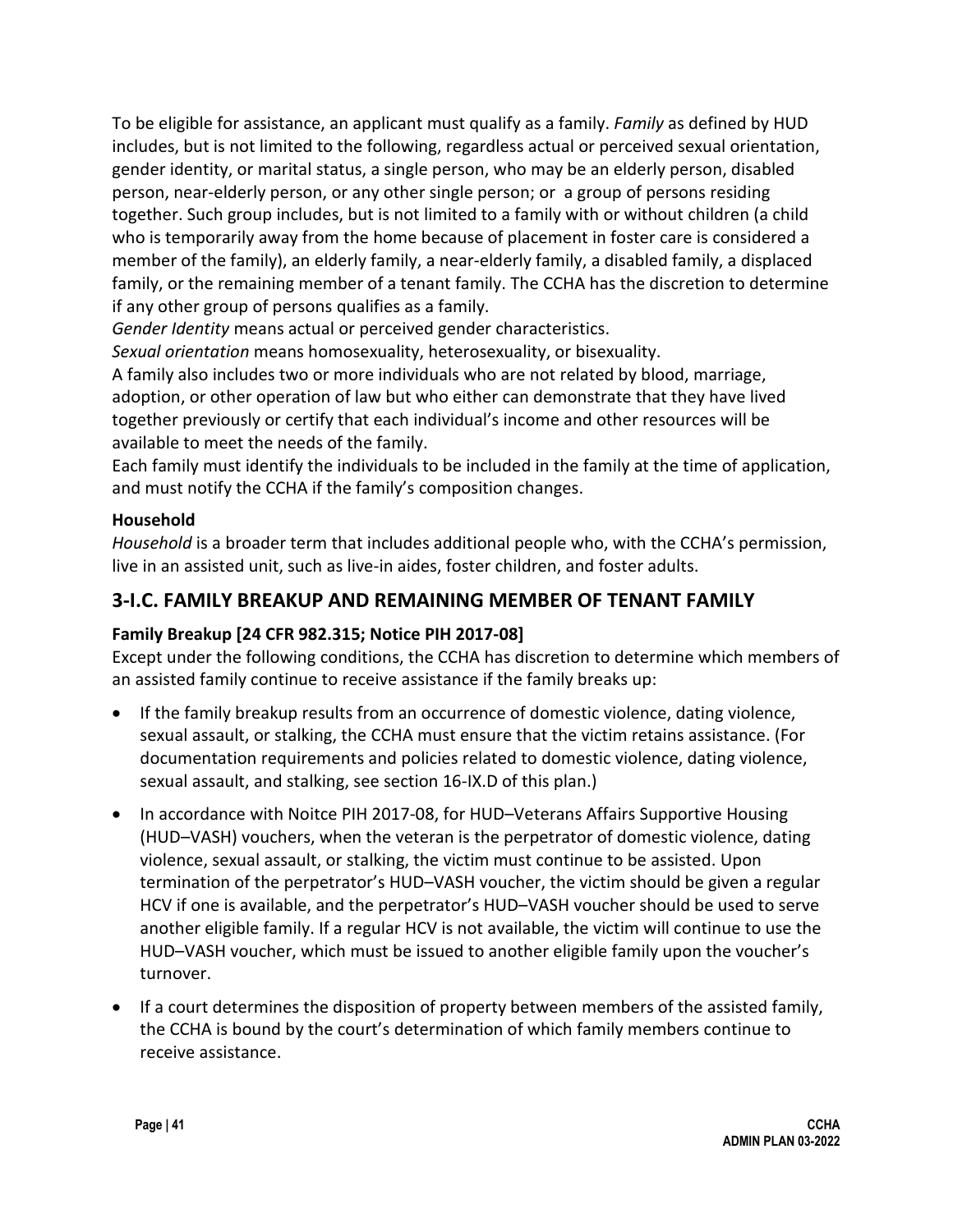When a family on the waiting list breaks up into two otherwise eligible families, only one of the new families may retain the original application date. Other former family members may make a new application with a new application date if the waiting list is open. If a family breaks up into two otherwise eligible families while receiving assistance, only one of the new families will continue to be assisted.

In the absence of a judicial decision or an agreement among the original family members, the CCHA will determine which family will retain their placement on the waiting list or continue to receive assistance. In making its determination, the CCHA will take into consideration the following factors: (1) the interest of any minor children, including custody arrangements; (2) the interest of any ill, elderly, or disabled family members; (3) the interest of any family member who is the victim of domestic violence, dating violence, sexual assault, or stalking, including a family member who was forced to leave an assisted unit as a result of such actual or threatened abuse; (4) any possible risks to family members as a result of criminal activity; and (5) the recommendations of social service professionals.

## **Remaining Member of a Tenant Family [24 CFR 5.403]**

The HUD definition of family includes the *remaining member of a tenant family,* which is a member of an assisted family who remains in the unit when other members of the family have left the unit. Household members such as live-in aides, foster children, and foster adults do not qualify as remaining members of a family.

If dependents are the only "remaining members of a tenant family" and there is no family member able to assume the responsibilities of the head of household, see Chapter 6, Section 6- I.B, for the policy on "Caretakers for a Child."

# **3-I.D. HEAD OF HOUSEHOLD [24 CFR 5.504(b)]**

*Head of household* means the adult member of the family who is considered the head for purposes of determining income eligibility and rent. The head of household is responsible for ensuring that the family fulfills all of its responsibilities under the program, alone or in conjunction with a cohead or spouse.

The family may designate any qualified family member as the head of household. The head of household must have the legal capacity to enter into a lease under state and local law. A minor who is emancipated under state law may be designated as head of household.

# **3-I.E. SPOUSE, COHEAD, AND OTHER ADULT**

A family may have a spouse or cohead, but not both [HUD-50058 IB, p. 13].

*Spouse* means the marriage partner of the head of household.

A *marriage partner* includes the partner in a "common law" marriage as defined in state law. The term "spouse" does not apply to friends, roommates, or significant others who are not marriage partners. A minor who is emancipated under state law may be designated as a spouse.

A *cohead* is an individual in the household who is equally responsible with the head of household for ensuring that the family fulfills all of its responsibilities under the program, but who is not a spouse. A family can have only one cohead.

Minors who are emancipated under state law may be designated as a cohead.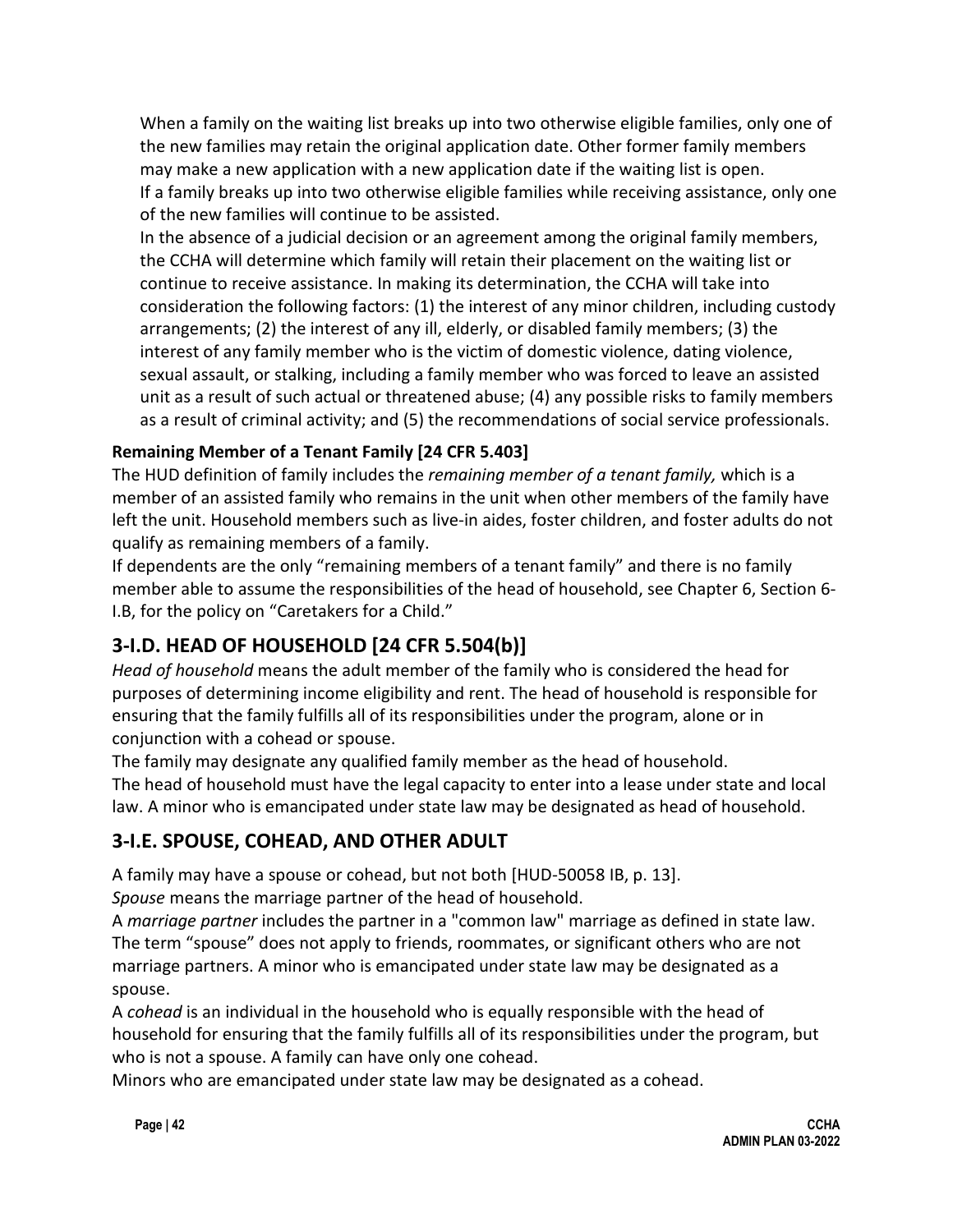*Other adult* means a family member, other than the head, spouse, or cohead, who is 18 years of age or older. Foster adults and live-in aides are not considered other adults.

# **3-I.F. DEPENDENT [24 CFR 5.603]**

A *dependent* is a family member who is under 18 years of age or a person of any age who is a person with a disability or a full-time student, except that the following persons can never be dependents: the head of household, spouse, cohead, foster children/adults and live-in aides*.*  Identifying each dependent in the family is important because each dependent qualifies the family for a dependent allowance as described in Chapter 6.

## **Joint Custody of Dependents**

Dependents that are subject to a joint custody arrangement will be considered a member of the family, if they live with the applicant or participant family 50 percent or more of the time. When more than one applicant or participant family is claiming the same dependents as family members, the family with primary custody at the time of the initial examination or reexamination will be able to claim the dependents. If there is a dispute about which family should claim them, the CCHA will make the determination based on available documents such as court orders, or an IRS return showing which family has claimed the child for income tax purposes.

# **3-I.G. FULL-TIME STUDENT [24 CFR 5.603; HCV GB, p. 5-29]**

A *full-time student* (FTS) is a person who is attending school or vocational training on a full-time basis. The time commitment or subject load that is needed to be full-time is defined by the educational institution.

Identifying each FTS is important because: (1) each family member that is an FTS, other than the head, spouse, or cohead, qualifies the family for a dependent allowance, and (2) the earned income of such an FTS is treated differently from the income of other family members.

# **3-I.H. ELDERLY AND NEAR-ELDERLY PERSONS, AND ELDERLY FAMILY [24 CFR 5.100 and 5.403, FR Notice 02/03/12]**

## **Elderly Persons**

An *elderly person* is a person who is at least 62 years of age.

## **Near-Elderly Persons**

A *near-elderly person* is a person who is 50-61 years of age.

## **Elderly Family**

An *elderly family* is one in which the head, spouse, cohead, or sole member is an elderly person. Identifying elderly families is important because elderly families qualify for the elderly family allowance as described in Chapter 6.

# **3-I.I. PERSONS WITH DISABILITIES AND DISABLED FAMILY [24 CFR 5.403, FR Notice 02/03/12]**

# **Persons with Disabilities**

Under the HCV program, special rules apply to persons with disabilities and to any family whose head, spouse, or cohead is a person with disabilities. The technical definitions of individual with handicaps and persons with disabilities are provided in Exhibit 3-1 at the end of this chapter.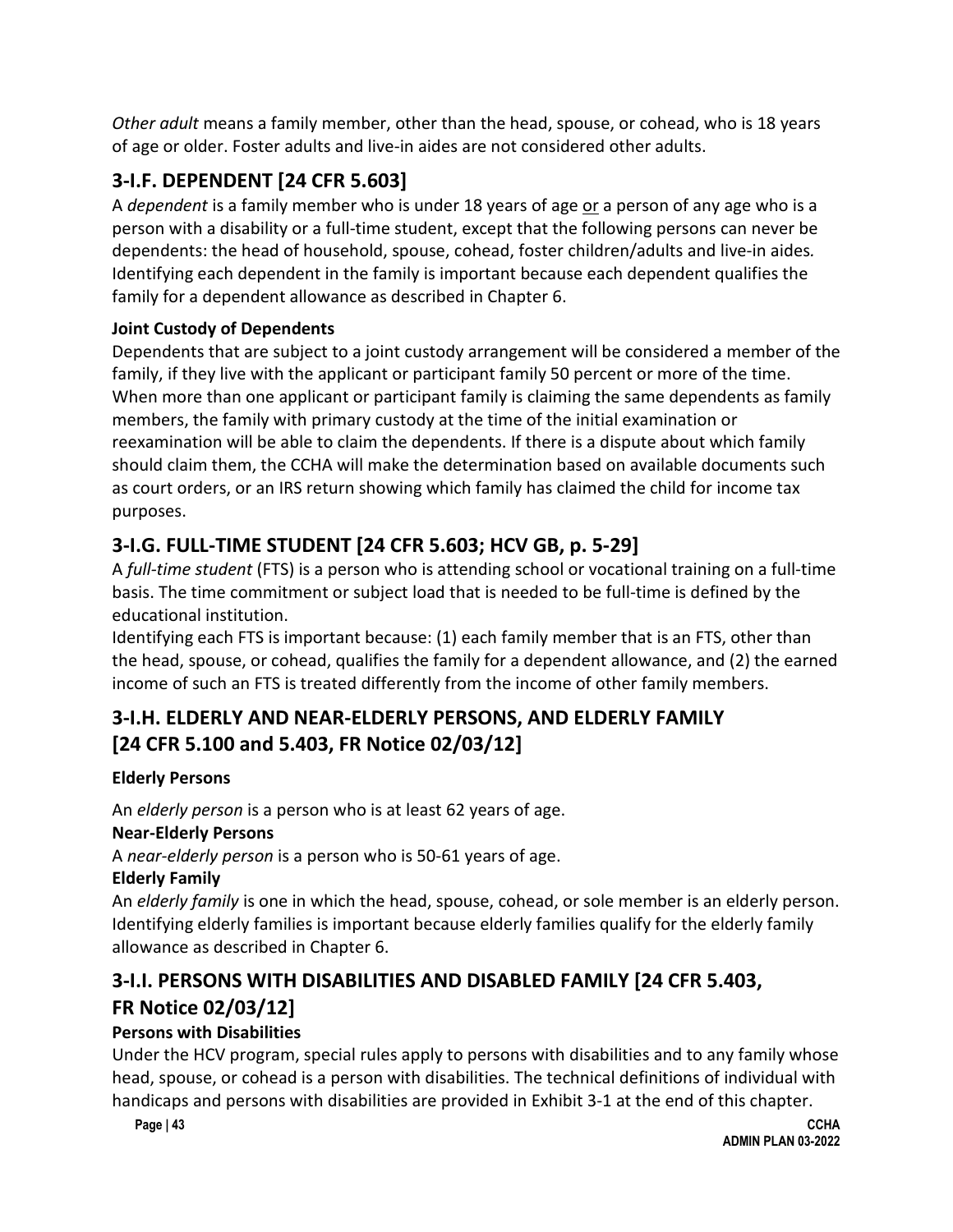These definitions are used for a number of purposes including ensuring that persons with disabilities are not discriminated against based upon disability.

As discussed in Chapter 2, the CCHA must make all aspects of the HCV program accessible to persons with disabilities and consider reasonable accommodations requested based upon a person's disability.

### **Disabled Family**

A *disabled family* is one in which the head, spouse, or cohead is a person with disabilities. Identifying disabled families is important because these families qualify for the disabled family allowance as described in Chapter 6.

Even though persons with drug or alcohol dependencies are considered persons with disabilities, this does not prevent the CCHA from denying assistance for reasons related to alcohol and drug abuse in accordance with the policies found in Part III of this chapter, or from terminating assistance in accordance with the policies in Chapter 12.

# **3-I.J. GUESTS [24 CFR 5.100]**

A *guest* is a person temporarily staying in the unit with the consent of a member of the household who has expressed or implied authority to so consent.

A guest can remain in the assisted unit no longer than 30 consecutive days or a total of 90 cumulative calendar days during any 12-month period.

Children who are subject to a joint custody arrangement or for whom a family has visitation privileges, that are not included as a family member because they live outside of the assisted household more than 50 percent of the time, are not subject to the time limitations of guests as described above.

A family may request an exception to this policy for valid reasons (e.g., care of a relative recovering from a medical procedure is expected to last 40 consecutive days). An exception will not be made unless the family can identify and provide documentation of the residence to which the guest will return.

# **3-I.K. FOSTER CHILDREN AND FOSTER ADULTS**

*Foster adults* are usually persons with disabilities, unrelated to the tenant family, who are unable to live alone [24 CFR 5.609].

The term *foster child* is not specifically defined by the regulations.

Foster children and foster adults who are living with an applicant or who have been approved by the CCHA to live with a participant family are considered household members but not family members. The income of foster children/adults is not counted in family annual income, and foster children/adults do not qualify for a dependent deduction [24 CFR 5.603; HUD-50058 IB, p. 13].

A *foster child* is a child that is in the legal guardianship or custody of a state, county, or private adoption or foster care agency, yet is cared for by foster parents in their own homes, under some kind of short-term or long-term foster care arrangement with the custodial agency. A foster child or foster adult may be allowed to reside in the unit if their presence would not result in a violation of HQS space standards according to 24 CFR 982.401.

Children that are temporarily absent from the home as a result of placement in foster care are discussed in Section 3-I.L.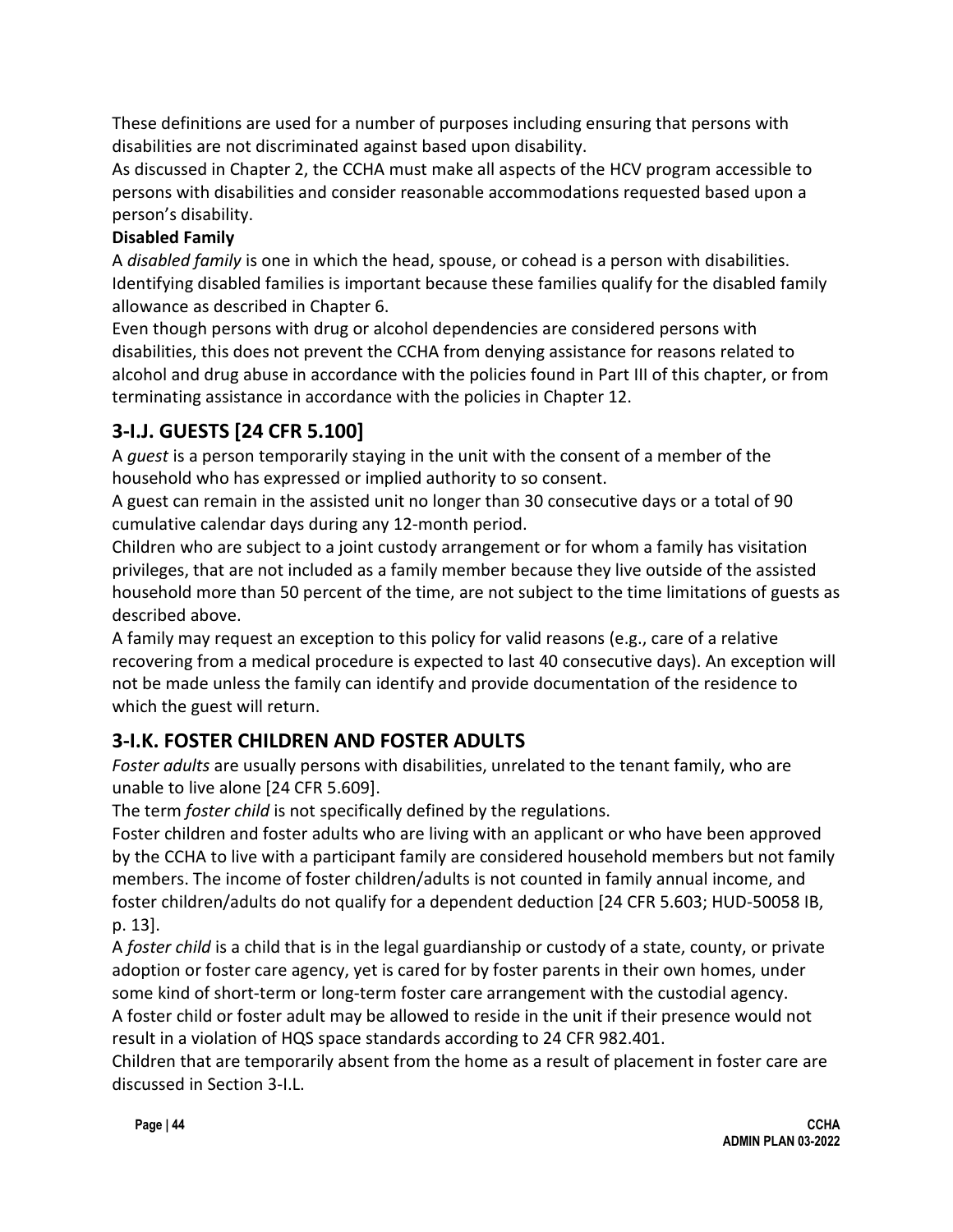# **3-I.L. ABSENT FAMILY MEMBERS**

Individuals may be absent from the family, either temporarily or permanently, for a variety of reasons including educational activities, placement in foster care, employment, illness, incarceration, and court order.

## **Definitions of Temporarily and Permanently Absent**

Generally an individual who is or is expected to be absent from the assisted unit for 180 consecutive days or less is considered temporarily absent and continues to be considered a family member. Generally an individual who is or is expected to be absent from the assisted unit for more than 180 consecutive days is considered permanently absent and no longer a family member. Exceptions to this general policy are discussed below.

### **Absent Students**

When someone who has been considered a family member attends school away from home, the person will continue to be considered a family member unless information becomes available to the CCHA indicating that the student has established a separate household or the family declares that the student has established a separate household.

## **Absences Due to Placement in Foster Care [24 CFR 5.403]**

Children temporarily absent from the home as a result of placement in foster care are considered members of the family.

If a child has been placed in foster care, the CCHA will verify with the appropriate agency whether and when the child is expected to be returned to the home. Unless the agency confirms that the child has been permanently removed from the home, the child will be counted as a family member.

### **Absent Head, Spouse, or Cohead**

An employed head, spouse, or cohead absent from the unit more than 180 consecutive days due to employment will continue to be considered a family member.

## **Family Members Permanently Confined for Medical Reasons [HCV GB, p. 5-22]**

If a family member is confined to a nursing home or hospital on a permanent basis, that person is no longer considered a family member and the income of that person is not counted [HCV GB, p. 5-22].

An individual confined to a nursing home or hospital on a permanent basis is not considered a family member.

The CCHA will request verification of the family member's permanent absence from a responsible medical professional. If the responsible medical professional cannot provide a determination, the person will be considered temporarily absent. If the family certifies that the family member is confined on a permanent basis, they may present, and the CCHA will consider, any additional documentation or evidence.

## **Return of Permanently Absent Family Members**

The family must request CCHA approval for the return of any adult family members that the CCHA previously determined to be permanently absent. The individual is subject to the eligibility and screening requirements discussed elsewhere in this chapter.

# **3-I.M. LIVE-IN AIDE**

A *live-in aide* is a person who resides with one or more elderly persons, or near-elderly persons, or persons with disabilities, and who: (1) is determined to be essential to the care and well-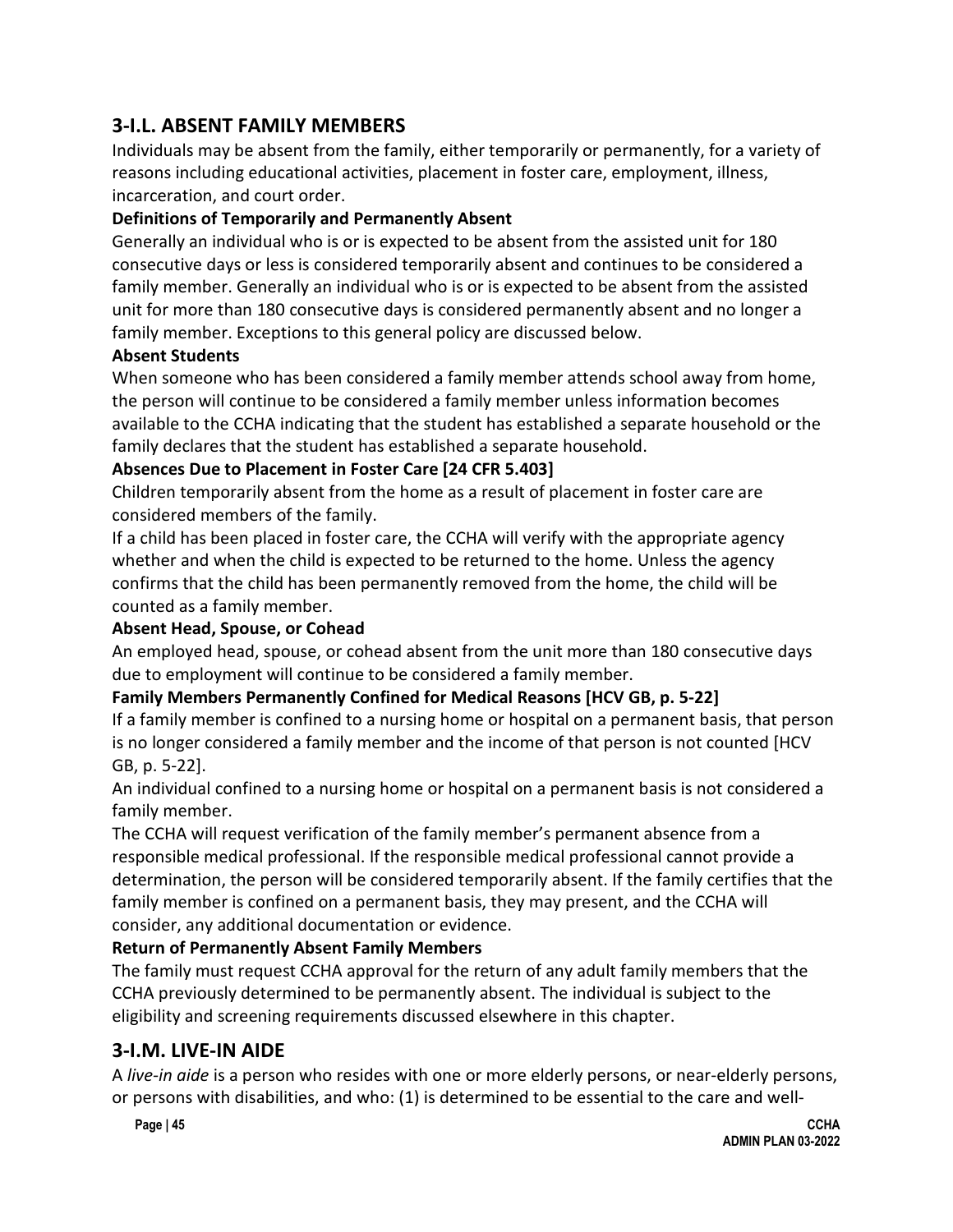being of the persons, (2) is not obligated for the support of the persons, and (3) would not be living in the unit except to provide the necessary supportive services [24 CFR 5.403]. The CCHA must approve a live-in aide if needed as a reasonable accommodation in accordance with 24 CFR 8, to make the program accessible to and usable by the family member with disabilities.

The income of a live-in aide is not counted in the calculation of annual income for the family [24 CFR 5.609(b)]. Relatives may be approved as live-in aides if they meet all of the criteria defining a live-in aide. Because live-in aides are not *family* members, a relative who serves as a live-in aide would not be considered a remaining member of a tenant family.

A family's request for a live-in aide must be made in writing. Written verification will be required from a reliable, knowledgeable professional, such as a doctor, social worker, or case worker, that the live-in aide is essential for the care and well-being of the elderly, near-elderly, or disabled family member. For continued approval, the family must submit a new, written request-subject to CCHA verification-at each annual reexamination.

In addition, the family and live-in aide will be required to submit a certification stating that the live-in aide is (1) not obligated for the support of the person(s) needing the care, and (2) would not be living in the unit except to provide the necessary supportive services.

The CCHA will not approve a particular person as a live-in aide, and may withdraw such approval if [24 CFR 982.316(b)]:

> •The person commits fraud, bribery or any other corrupt or criminal act in connection with any federal housing program;

•The person commits drug-related criminal activity or violent criminal activity; or

•The person currently owes rent or other amounts to the CCHA or to another CCHA in connection with Section 8 or public housing assistance under the 1937 Act.

The CCHA will notify the family of its decision in writing within 10 business days of receiving a request for a live-in aide, including all required documentation related to the request.

# **PART II: BASIC ELIGIBILITY CRITERIA**

# **3-II.A. INCOME ELIGIBILITY AND TARGETING**

## **Income Limits**

HUD establishes income limits for all areas of the country and publishes them annually in the *Federal Register*. They are based upon estimates of median family income with adjustments for family size. The income limits are used to determine eligibility for the program and for income targeting purposes as discussed in this section.

## **Definitions of the Income Limits [24 CFR 5.603(b)]**

*Low-income family.* A family whose annual income does not exceed 80 percent of the median income for the area, adjusted for family size.

*Very low-income family.* A family whose annual income does not exceed 50 percent of the median income for the area, adjusted for family size.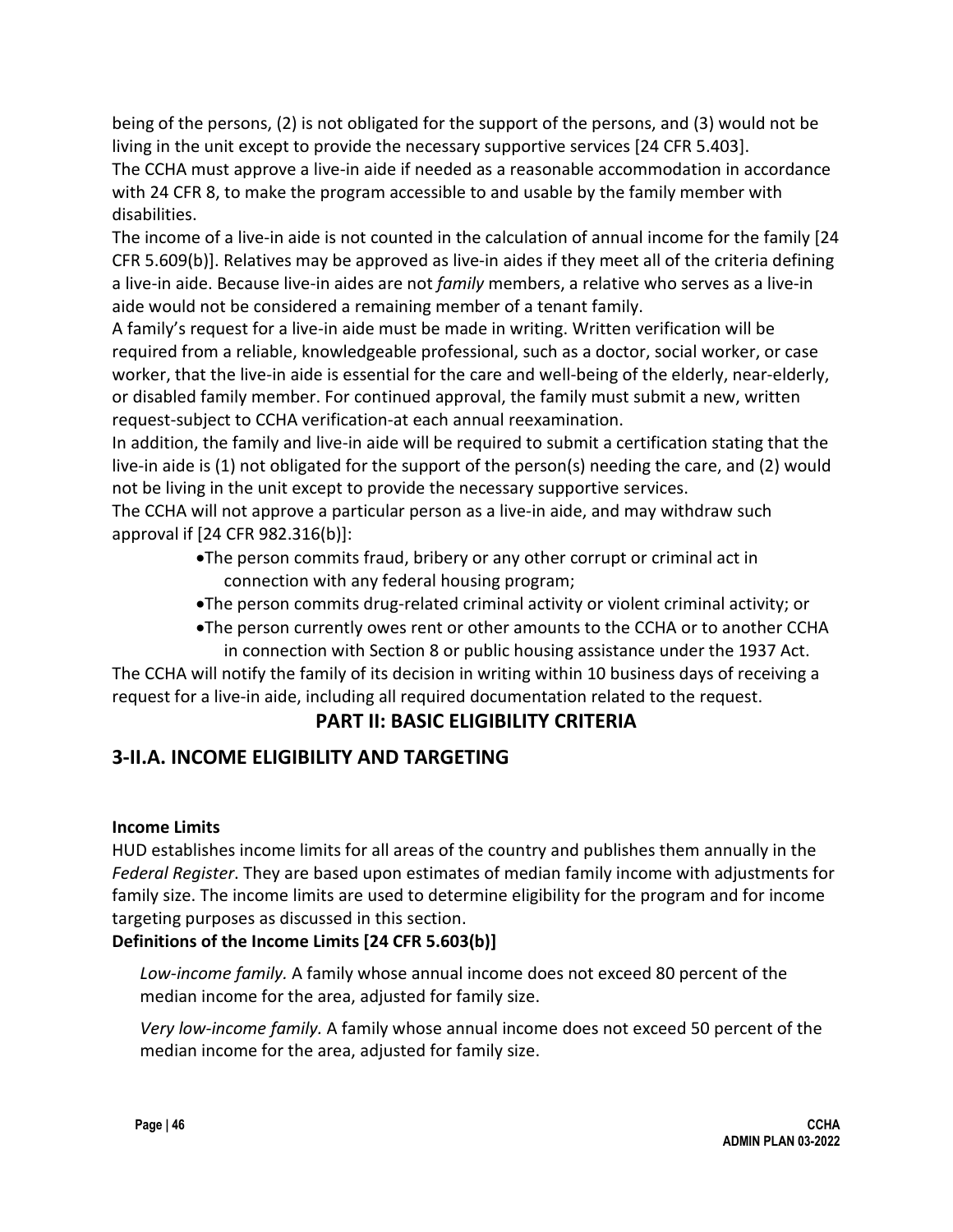*Extremely low-income family.* A family whose annual income does not exceed the federal poverty level or 30 percent of the median income for the area, whichever number is higher.

Area median income is determined by HUD, with adjustments for smaller and larger families. HUD may establish income ceilings higher or lower than 30, 50, or 80 percent of the median income for an area if HUD finds that such variations are necessary because of unusually high or low family incomes.

# **Using Income Limits for Eligibility [24 CFR 982.201]**

Income limits are used for eligibility only at admission. Income eligibility is determined by comparing the annual income of an applicant to the applicable income limit for their family size. In order to be income eligible, an applicant family must be one of the following:

- A *very low-income* family
- A *low-income* family that has been "continuously assisted" under the 1937 Housing Act. A family is considered to be continuously assisted if the family is already receiving assistance under any 1937 Housing Act program at the time the family is admitted to the HCV program [24 CFR 982.4] The CCHA will consider a family to be continuously assisted if the family was leasing a unit under any 1937 Housing Act program at the time they were selected from the CCHA's waiting list.
- A low-income family that qualifies for voucher assistance as a non-purchasing household living in HOPE 1 (public housing homeownership), HOPE 2 (multifamily housing homeownership) developments, or other HUD-assisted multifamily homeownership programs covered by 24 CFR 248.173
- A low-income or moderate-income family that is displaced as a result of the prepayment of a mortgage or voluntary termination of a mortgage insurance contract on eligible lowincome housing as defined in 24 CFR 248.101

HUD permits the CCHA to establish additional categories of low-income families that may be determined eligible. The additional categories must be consistent with the CCHA plan and the consolidated plans for local governments within the CCHA's jurisdiction.

The CCHA has not established any additional categories of eligible low-income families. **Using Income Limits for Targeting [24 CFR 982.201]**

At least 75 percent of the families admitted to the CCHA's program during a CCHA fiscal year must be extremely low-income families. HUD may approve exceptions to this requirement if the CCHA demonstrates that it has made all required efforts, but has been unable to attract an adequate number of qualified extremely low-income families.

Families continuously assisted under the 1937 Housing Act and families living in eligible lowincome housing that are displaced as a result of prepayment of a mortgage or voluntary termination of a mortgage insurance contract are not counted for income targeting purposes.

# **3-II.B. CITIZENSHIP OR ELIGIBLE IMMIGRATION STATUS [24 CFR 5, Subpart E]**

Housing assistance is available only to individuals who are U.S. citizens, U.S. nationals (herein referred to as citizens and nationals), or noncitizens that have eligible immigration status. At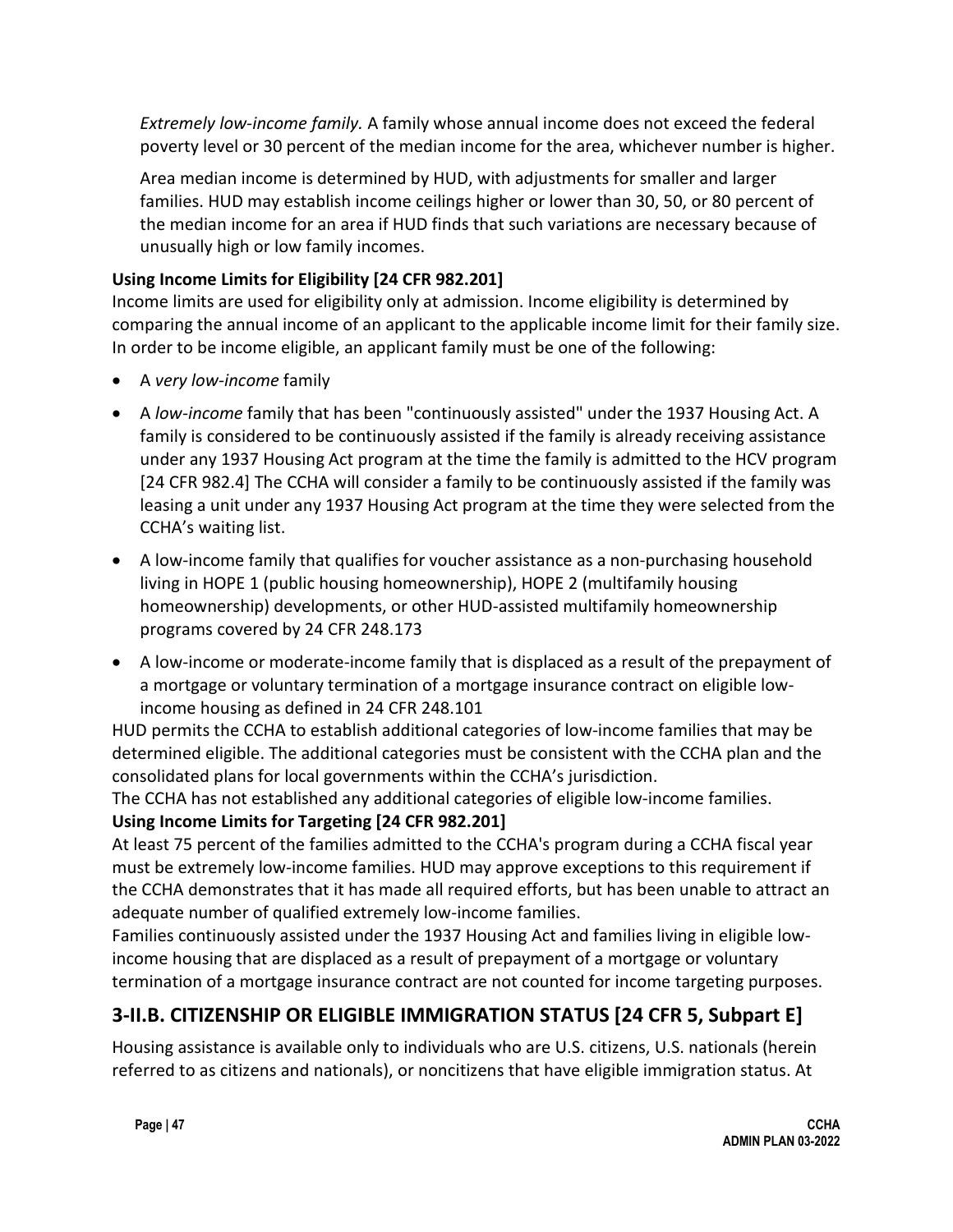least one family member must be a citizen, national, or noncitizen with eligible immigration status in order for the family to qualify for any level of assistance.

All applicant families must be notified of the requirement to submit evidence of their citizenship status when they apply. Where feasible, and in accordance with the CCHA's Limited English Proficiency Plan, the notice must be in a language that is understood by the individual if the individual is not proficient in English.

#### **Declaration [24 CFR 5.508]**

HUD requires each family member to declare whether the individual is a citizen, a national, or an eligible noncitizen, except those members who elect not to contend that they have eligible immigration status. Those who elect not to contend their status are considered to be ineligible noncitizens. For citizens, nationals and eligible noncitizens the declaration must be signed personally by the head, spouse, cohead, and any other family member 18 or older, and by a parent or guardian for minors. The family must identify in writing any family members who elect not to contend their immigration status (see Ineligible Noncitizens below). No declaration is required for live-in aides, foster children, or foster adults.

#### *U.S. Citizens and Nationals*

In general, citizens and nationals are required to submit only a signed declaration as verification of their status. However, HUD regulations permit the CCHA to request additional documentation of their status, such as a passport. Family members who declare citizenship or national status will be required to provide documentation for verification purposes.

#### *Eligible Noncitizens*

In addition to providing a signed declaration, those declaring eligible noncitizen status must sign a verification consent form and cooperate with CCHA efforts to verify their immigration status as described in Chapter 7. The documentation required for establishing eligible noncitizen status varies depending upon factors such as the date the person entered the U.S., the conditions under which eligible immigration status has been granted, the person's age, and the date on which the family began receiving HUD-funded assistance.

Lawful residents of the Marshall Islands, the Federated States of Micronesia, and Palau, together known as the Freely Associated States, or FAS, are eligible for housing assistance under section 141 of the Compacts of Free Association between the U.S. Government and the Governments of the FAS [Public Law 106-504].

### *Ineligible Noncitizens*

Those noncitizens who do not wish to contend their immigration status are required to have their names listed on a noncontending family members listing, signed by the head, spouse, or cohead (regardless of citizenship status), indicating their ineligible immigration status. The CCHA is not required to verify a family member's ineligible status and is not required to report an individual's unlawful presence in the U.S. to the United States Citizenship and Immigration Services (USCIS).

Providing housing assistance to noncitizen students is prohibited [24 CFR 5.522]. This prohibition extends to the noncitizen spouse of a noncitizen student as well as to minor children who accompany or follow to join the noncitizen student. Such prohibition does not extend to the citizen spouse of a noncitizen student or to the children of the citizen spouse and noncitizen student. Such a family is eligible for prorated assistance as a mixed family.

# **Mixed Families**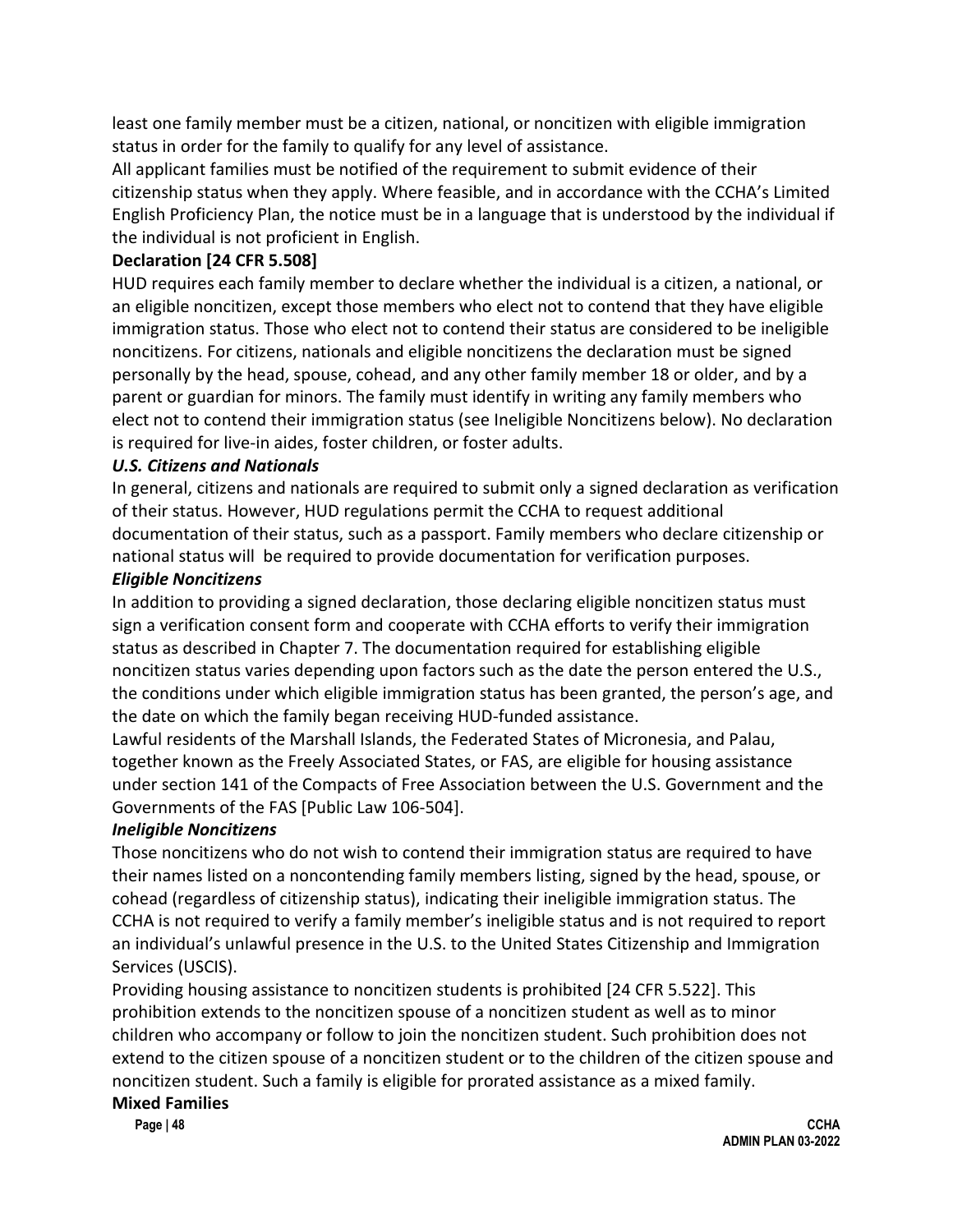A family is eligible for assistance as long as at least one member is a citizen, national, or eligible noncitizen. Families that include eligible and ineligible individuals are considered *mixed families*. Such families will be given notice that their assistance will be prorated, and that they may request a hearing if they contest this determination. See Chapter 6 for a discussion of how rents are prorated, and Chapter 16 for a discussion of informal hearing procedures.

## **Ineligible Families [24 CFR 5.514(d), (e), and (f)]**

A CCHA may elect to provide assistance to a family before the verification of the eligibility of the individual or one family member [24 CFR 5.512(b)]. Otherwise, no individual or family may be assisted prior to the affirmative establishment by the CCHA that the individual or at least one family member is eligible. Verification of eligibility for this purpose occurs when the individual or family members have submitted documentation to the CCHA in accordance with program requirements [24 CFR 5.512(a)].

The CCHA will not provide assistance to a family before the verification of at least one family member.

When a CCHA determines that an applicant family does not include any citizens, nationals, or eligible noncitizens, following the verification process, the family will be sent a written notice within 10 business days of the determination.

The notice will explain the reasons for the denial of assistance, that the family may be eligible for proration of assistance, and will advise the family of its right to request an appeal to the United States Citizenship and Immigration Services (USCIS), or to request an informal hearing with the CCHA. The informal hearing with the CCHA may be requested in lieu of the USCIS appeal, or at the conclusion of the USCIS appeal process. The notice must also inform the applicant family that assistance may not be delayed until the conclusion of the USCIS appeal process, but that it may be delayed pending the completion of the informal hearing process. Informal hearing procedures are contained in Chapter 16.

## **Timeframe for Determination of Citizenship Status [24 CFR 5.508(g)]**

For new occupants joining the assisted family, the CCHA must verify status at the first interim or regular reexamination following the person's occupancy, whichever comes first.

If an individual qualifies for a time extension for the submission of required documents, the CCHA must grant such an extension for no more than 30 days [24 CFR 5.508(h)].

Each family member is required to submit evidence of eligible status only one time during continuous occupancy.

The CCHA will verify the citizenship status of applicants at the time other eligibility factors are determined.

# **3-II.C.SOCIAL SECURITY NUMBERS [24 CFR 5.216 and 5.218, Notice PIH 2018-24]**

The applicant and all members of the applicant's household must disclose the complete and accurate social security number (SSN) assigned to each household member, and the documentation necessary to verify each SSN. If a child under age 6 has been added to an applicant family within 6 months prior to voucher issuance, an otherwise eligible family may be admitted to the program and must disclose and document the child's SSN within 90 days of the effective date of the initial HAP contract. A detailed discussion of acceptable documentation is provided in Chapter 7.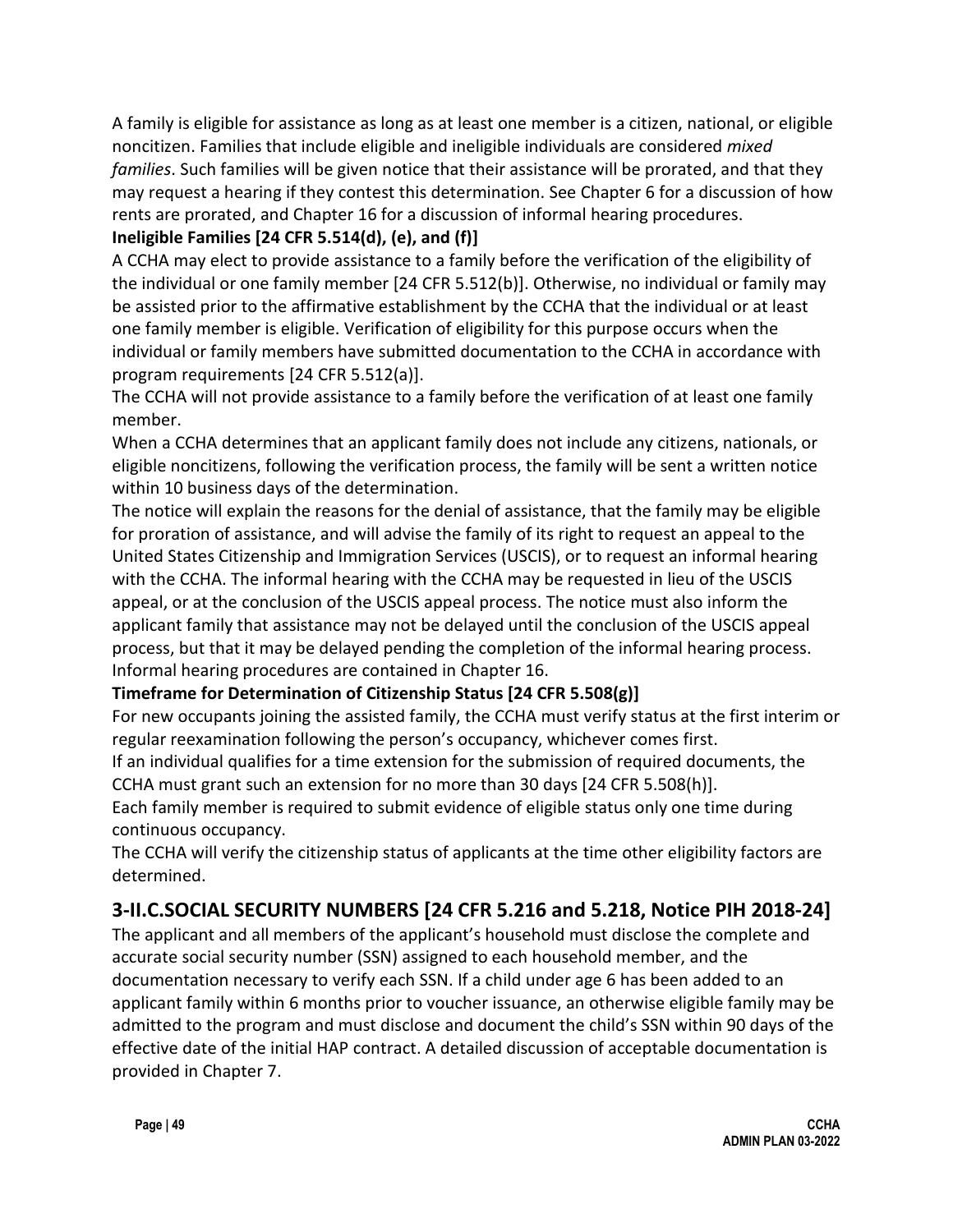*Note:* These requirements do not apply to noncitizens who do not contend eligible immigration status.

In addition, each participant who has not previously disclosed an SSN, has previously disclosed an SSN that HUD or the SSA determined was invalid, or has been issued a new SSN must submit their complete and accurate SSN and the documentation required to verify the SSN at the time of the next interim or annual reexamination or recertification. Participants age 62 or older as of January 31, 2010, whose determination of eligibility was begun before January 31, 2010, are exempt from this requirement and remain exempt even if they move to a new assisted unit. The CCHA must deny assistance to an applicant family if they do not meet the SSN disclosure and documentation requirements contained in 24 CFR 5.216.

# **3-II.D. FAMILY CONSENT TO RELEASE OF INFORMATION [24 CFR 5.230; HCV GB, p. 5-13]**

HUD requires each adult family member, and the head of household, spouse, or cohead, regardless of age, to sign form HUD-9886, Authorization for the Release of Information/Privacy Act Notice, the form HUD-52675 Debts Owed to Public Housing Agencies and Terminations, and other consent forms as needed to collect information relevant to the family's eligibility and level of assistance. Chapter 7 provides detailed information concerning the consent forms and verification requirements.

The CCHA must deny admission to the program if any member of the applicant family fails to sign and submit the consent forms for obtaining information in accordance with 24 CFR 5, Subparts B and F [24 CFR 982.552(b)(3)].

# **3-II.E. STUDENTS ENROLLED IN INSTITUTIONS OF HIGHER EDUCATION [24 CFR 5.612, FR Notice 4/10/06, FR Notice 9/21/16]**

Section 327 of Public Law 109-115 and the implementing regulation at 24 CFR 5.612 established new restrictions on the eligibility of certain students (both part- and full-time) who are enrolled in institutions of higher education.

If a student enrolled at an institution of higher education is under the age of 24, is not a veteran, is not married, does not have a dependent child, and is not a person with disabilities receiving HCV assistance as of November 30, 2005, the student's eligibility must be examined along with the income eligibility of the student's parents. In these cases, both the student and the student's parents must be income eligible for the student to receive HCV assistance. If, however, a student in these circumstances is determined independent from his/her parents in accordance with CCHA Policy, the income of the student's parents will not be considered in determining the student's eligibility.

The new law does not apply to students who reside with parents who are applying to receive HCV assistance. It is limited to students who are seeking assistance on their own, separately from their parents.

## **Definitions**

In determining whether and how the new eligibility restrictions apply to a student, the CCHA will rely on the following definitions [FR Notice 4/10/06, FR Notice 9/21/16].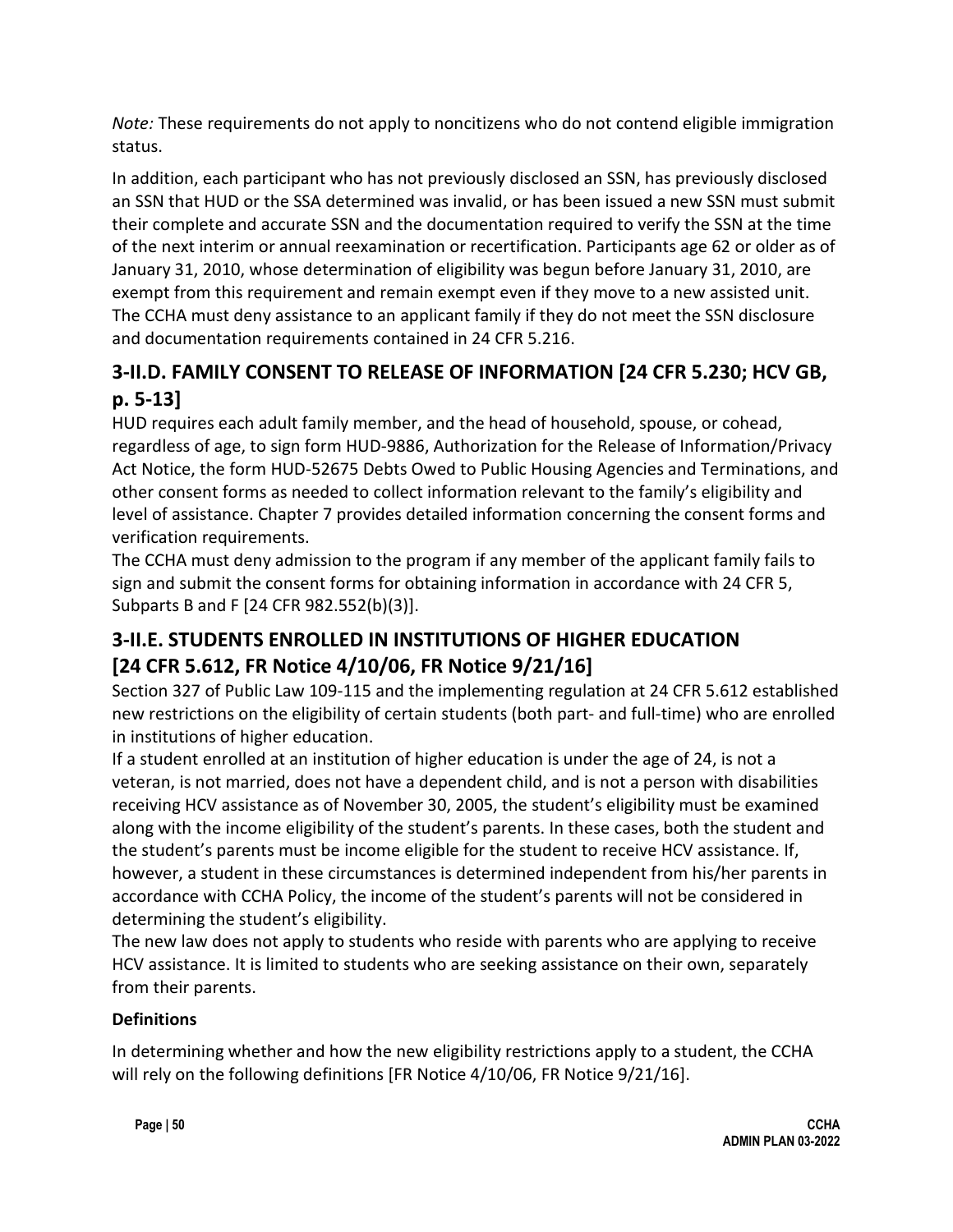#### *Dependent Child*

In the context of the student eligibility restrictions*, dependent child* means a dependent child of a student enrolled in an institution of higher education. The dependent child must also meet the definition of *dependent* in 24 CFR 5.603, which states that the dependent must be a member of the assisted family, other than the head of household or spouse, who is under 18 years of age, or is a person with a disability, or is a full-time student. Foster children and foster adults are not considered dependents.

#### *Independent Student*

The CCHA will consider a student "independent" from his or her parents and the parents' income will not be considered when determining the student's eligibility if the following four criteria are all met:

The individual is of legal contract age under state law.

The individual has established a household separate from his/her parents for at least one year prior to application for occupancy or the individual meets the U.S. Department of Education's definition of independent student.

To be considered an *independent student* according to the Department of Education, a student must meet one or more of the following criteria:

The individual is at least 24 years old by December 31 of the award year for which aid is sought

The individual is an orphan, in foster care, or a ward of the court, or was an orphan, in foster care, or ward of the court at any time when the individual was 13 years of age or older

The individual is, or was immediately prior to attaining the age of majority, an emancipated minor or in legal guardianship as determined by a court of competent jurisdiction in the individual's state of legal residence The individual is a veteran of the U.S. Armed Forces or is currently serving on active duty in the Armed Forces for other than training purposes

The individual is a graduate or professional student

The individual is married

The individual has one or more legal dependents other than a spouse (for example, dependent children or an elderly dependent parent)

The individual has been verified during the school year in which the application is submitted as either an unaccompanied youth who is a homeless child or youth, or as unaccompanied, at risk of homelessness, and self-supporting by:

A local educational agency homeless liaison

The director of a program funded under subtitle B of title IV of the McKinney-Vento Homeless Assistance Act or a designee of the director

A financial aid administrator

The individual is a student for whom a financial aid administrator makes a documented determination of independence by reason of other unusual circumstances

The individual was not claimed as a dependent by his/her parents pursuant to IRS regulations, as demonstrated on the parents' most recent tax forms.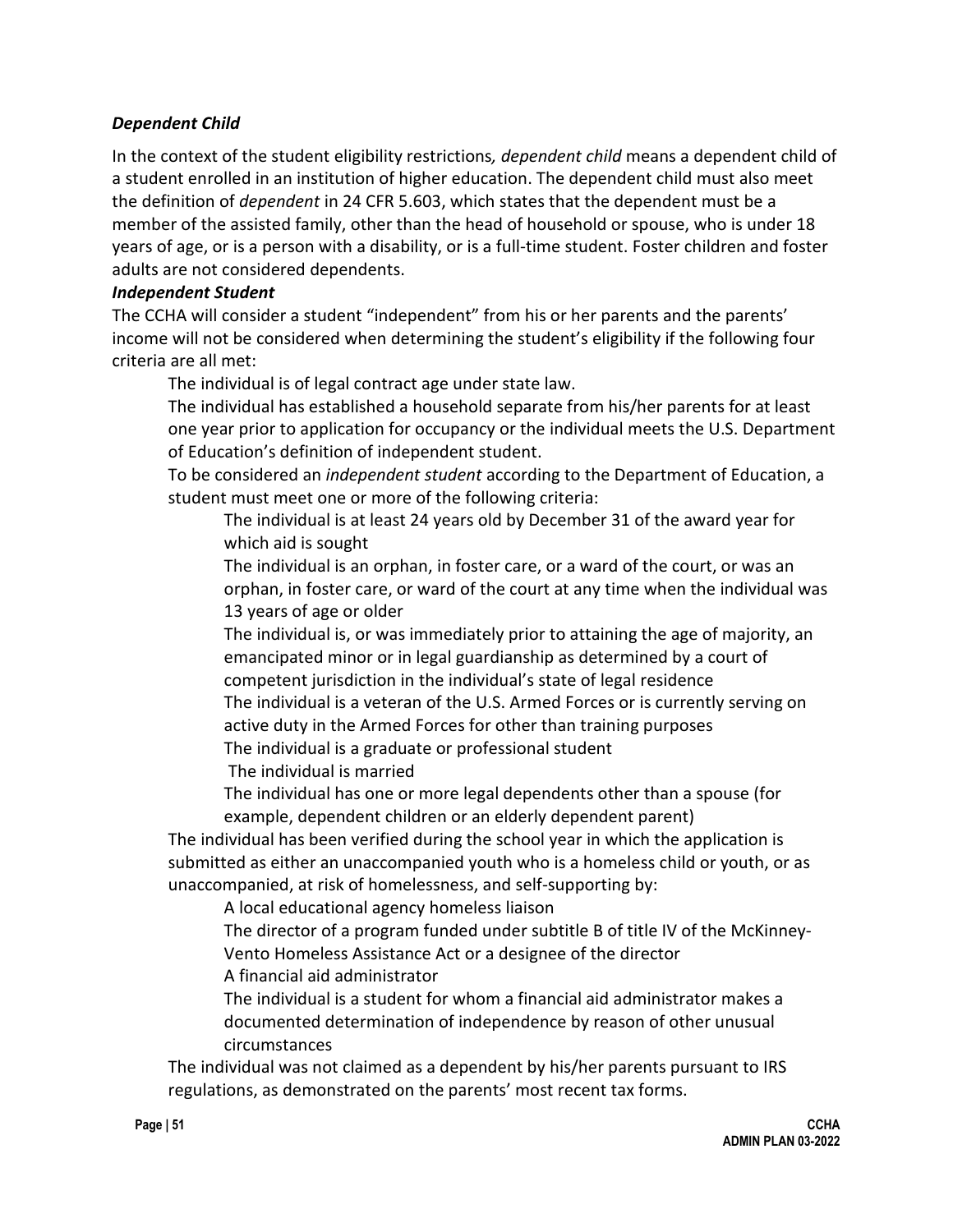The individual provides a certification of the amount of financial assistance that will be provided by his/her parents. This certification must be signed by the individual providing the support and must be submitted even if no assistance is being provided.

If the CCHA determines that an individual meets the definition of a *vulnerable youth* such a determination is all that is necessary to determine that the person is an *independent student* for the purposes of using only the student's income for determining eligibility for assistance. The CCHA will verify that a student meets the above criteria in accordance with the policies in Section 7-II.E.

### *Institution of Higher Education*

The CCHA will use the statutory definition under section 102 of the Higher Education Act of 1965 to determine whether a student is attending an *institution of higher education* (see Exhibit 3-2).

### *Parents*

For purposes of student eligibility restrictions, the definition of *parents* includes biological or adoptive parents, stepparents (as long as they are currently married to the biological or adoptive parent), and guardians (e.g., grandparents, aunt/uncle, godparents, etc).

### *Person with Disabilities*

The CCHA will use the statutory definition under section 3(b)(3)(E) of the 1937 Act to determine whether a student is a *person with disabilities* (see Exhibit 3-1)*.*

### *Veteran*

A *veteran* is a person who served in the active military, naval, or air service and who was discharged or released from such service under conditions other than dishonorable. *Vulnerable Youth*

A *vulnerable youth* is an individual who meets the U.S. Department of Education's definition of *independent student* in paragraphs (b), (c), or (h), as adopted in Section II of FR Notice 9/21/16:

The individual is an orCCHAn, in foster care, or a ward of the court, or was an orCCHAn, in foster care, or ward of the court at any time when the individual was 13 years of age or older

The individual is, or was immediately prior to attaining the age of majority, an emancipated minor or in legal guardianship as determined by a court of competent jurisdiction in the individual's state of legal residence The individual has been verified during the school year in which the application is submitted as either an unaccompanied youth who is a homeless child or youth, or as unaccompanied, at risk of homelessness, and self-supporting by:

A local educational agency homeless liason

The director of a program funded under subtitle B of title IV of the McKinney-Vento Homeless Assistance Act or a designee of the director A financial aid administrator

## **Determining Student Eligibility**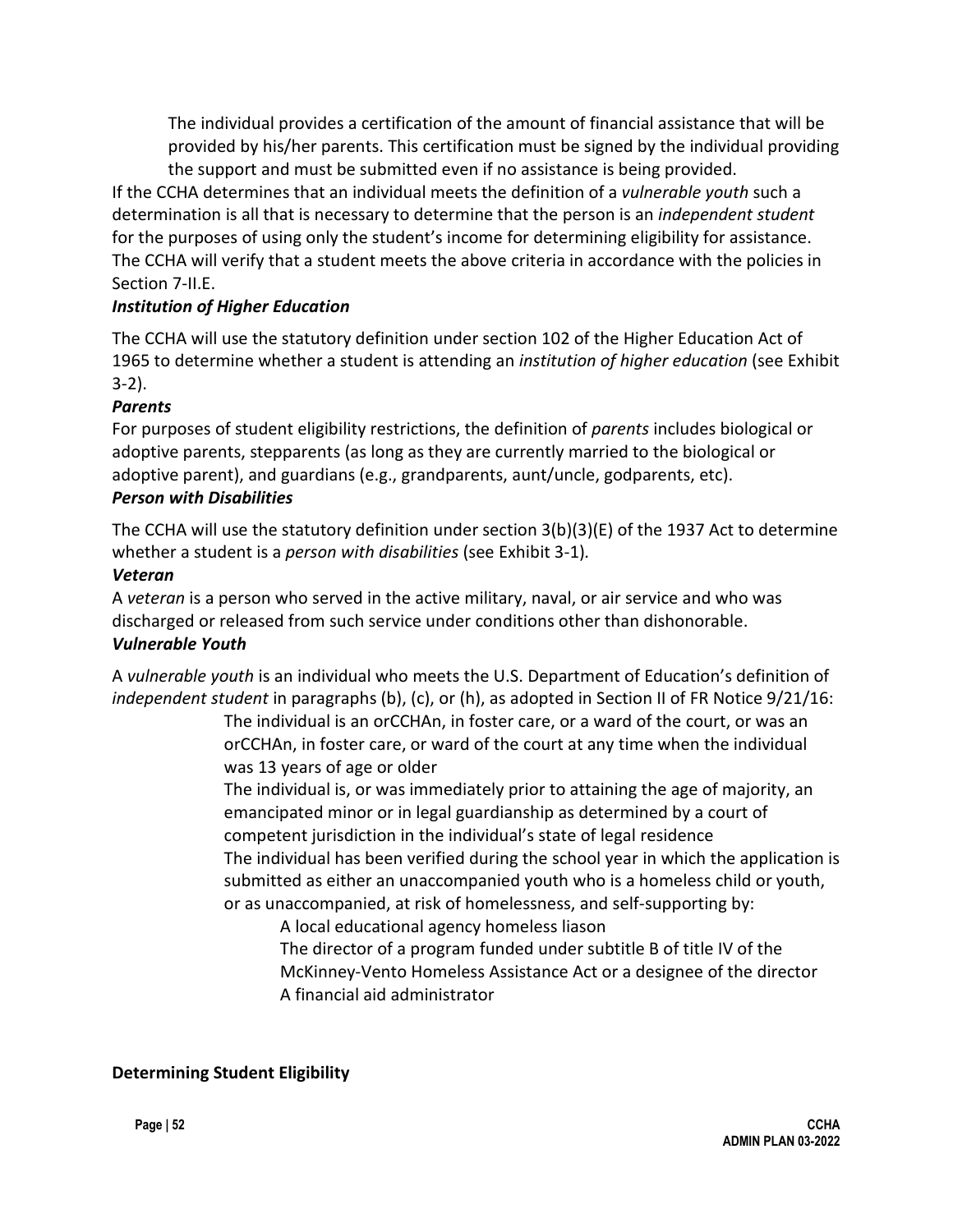If a student is applying for assistance on his/her own, apart from his/her parents, the CCHA must determine whether the student is subject to the eligibility restrictions contained in 24 CFR 5.612. If the student is subject to those restrictions, the CCHA must ensure that: (1) the student is individually eligible for the program, (2) either the student is independent from his/her parents or the student's parents are income eligible for the program, and (3) the "family" with which the student is applying is collectively eligible for the program.

For any student who is subject to the 5.612 restrictions, the CCHA will:

Follow its usual policies in determining whether the student individually and the student's "family" collectively are eligible for the program

Determine whether the student is independent from his/her parents in accordance with the definition of *independent student* in this section Follow the policies below, if applicable, in determining whether the student's parents are income eligible for the program

If the CCHA determines that the student, the student's parents (if applicable), or the student's "family" is not eligible, the CCHA will send a notice of denial in accordance with the policies in Section 3-III.F, and the applicant family will have the right to request an informal review in accordance with the policies in Section 16-III.B.

#### *Determining Parental Income Eligibility*

For any student who is subject to the 5.612 restrictions and who does not satisfy the definition of *independent student* in this section, the CCHA will determine the income eligibility of the student's parents as follows:

If the student's parents are married and living together, the CCHA will obtain a joint income declaration and certification of joint income from the parents. If the student's parent is widowed or single, the CCHA will obtain an income declaration and certification of income from that parent.

If the student's parents are divorced or separated, the CCHA will obtain an income declaration and certification of income from each parent.

If the student has been living with one of his/her parents and has not had contact with or does not know where to contact his/her other parent, the CCHA will require the student to submit a certification under penalty of perjury describing the circumstances and stating that the student does not receive financial assistance from the other parent. The CCHA will then obtain an income declaration and certification of income from the parent with whom the student has been living or had contact.

In determining the income eligibility of the student's parents, the CCHA will use the income limits for the jurisdiction in which the parents live.

# **3-II.F. EIV SYSTEM SEARCHES [Notice PIH 2018-18; EIV FAQs; EIV System Training 9/30/20]**

### **Existing Tenant Search**

Prior to admission to the program, the CCHA must search for all household members using the EIV Existing Tenant Search module. The CCHA must review the reports for any SSA matches involving another CCHA or a multifamily entity and follow up on any issues identified. The CCHA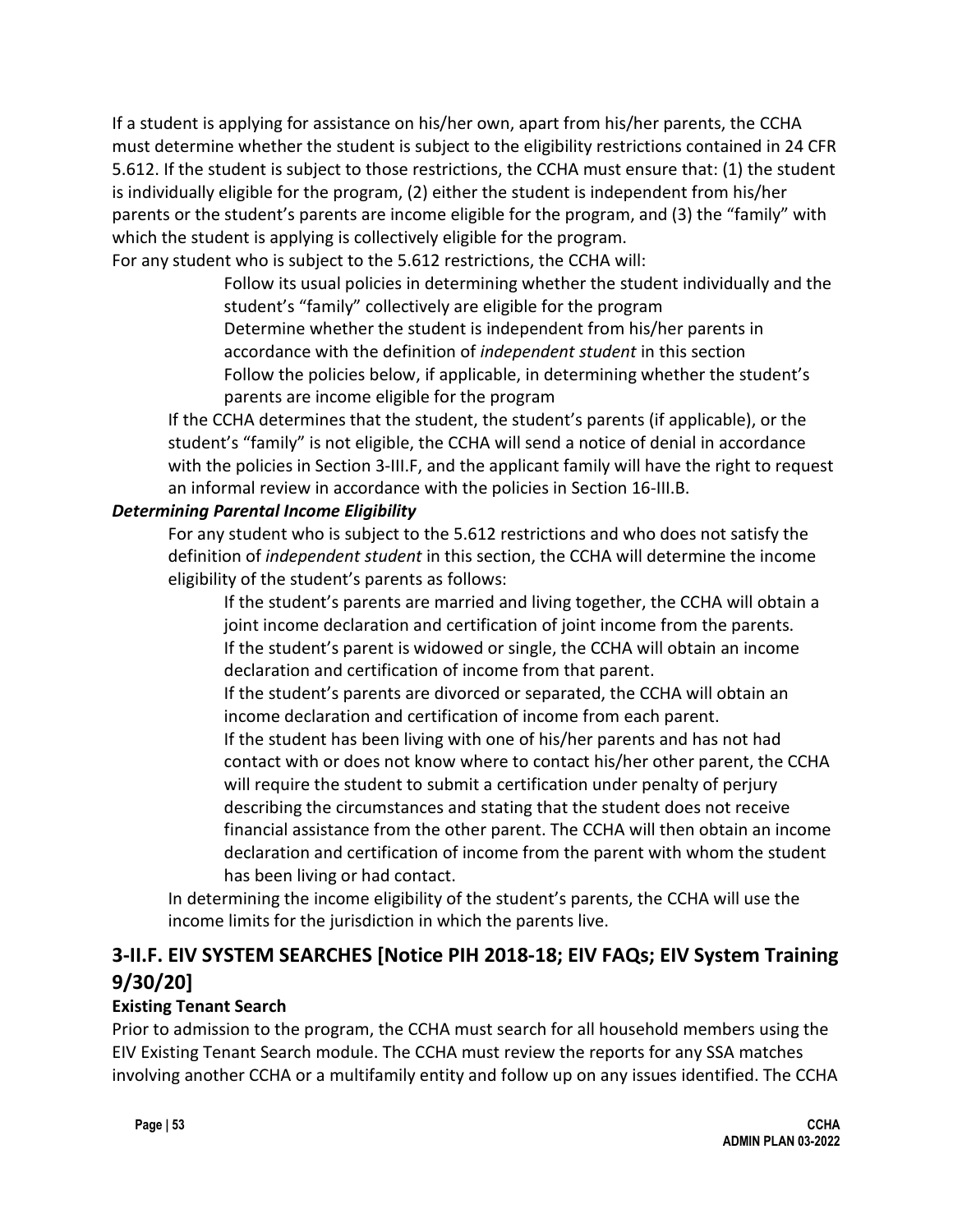must provide the family with a copy of the Existing Tenant Search results if requested. At no time may any family member receive duplicative assistance.

If the tenant is a new admission to the CCHA, and a match is identified at a multifamily property, the CCHA must report the program admission date to the multifamily property and document the notification in the tenant file. The family must provide documentation of moveout from the assisted unit, as applicable.

The CCHA will contact the PHA or owner identified in the report to confirm that the family has moved out of the unit and obtain documentation of current tenancy status, including a form HUD-50058 or 50059, as applicable, showing an end of participation. The CCHA will only approve assistance contingent upon the move-out from the currently occupied assisted unit.

### **Debts Owed to CCHAs and Terminations**

All adult household members must sign the form HUD-52675 Debts Owed to Public Housing and Terminations. Prior to admission to the program, the CCHA must search for each adult family member in the Debts Owed to CCHAs and Terminations module.

If a current or former tenant disputes the information in the module, the tenant should contact the CCHA directly in writing to dispute the information and provide any documentation that supports the dispute. If the CCHA determines that the disputed information is incorrect, the CCHA will update or delete the record from EIV. Former tenants may dispute debt and termination information for a period of up to three years from the end of participation date in the program.

The CCHA will require each adult household member to sign the form HUD-52675 once at the eligibility determination. Any new members added to the household after admission will be required to sign the form HUD-52675 prior to being added to the household.

The CCHA will search the Debts Owed to CCHAs and Terminations module as part of the eligibility determination for new households and as part of the screening process for any household members added after the household is admitted to the program. If any information on debts or terminations is returned by the search, the CCHA will determine if this information warrants a denial in accordance with the policies in Part III of this chapter.

### **Income and IVT Reports**

For each new admission, the CCHA is required to review the EIV Income and IVT Reports to confirm and validate family reported income within 120 days of the IMS/PIC submission date of the new admission. The CCHA must print and maintain copies of the EIV Income and IVT reports in the tenant file and resolve any discrepancies with the family within 60 days of the EIV Income or IVT report dates.

## **PART III: DENIAL OF ASSISTANCE**

## **3-III.A. OVERVIEW**

A family that does not meet the eligibility criteria discussed in Parts I and II, must be denied assistance. In this section we will discuss other situations and circumstances in which denial of assistance is mandatory for the CCHA, and those in which denial of assistance is optional for the CCHA.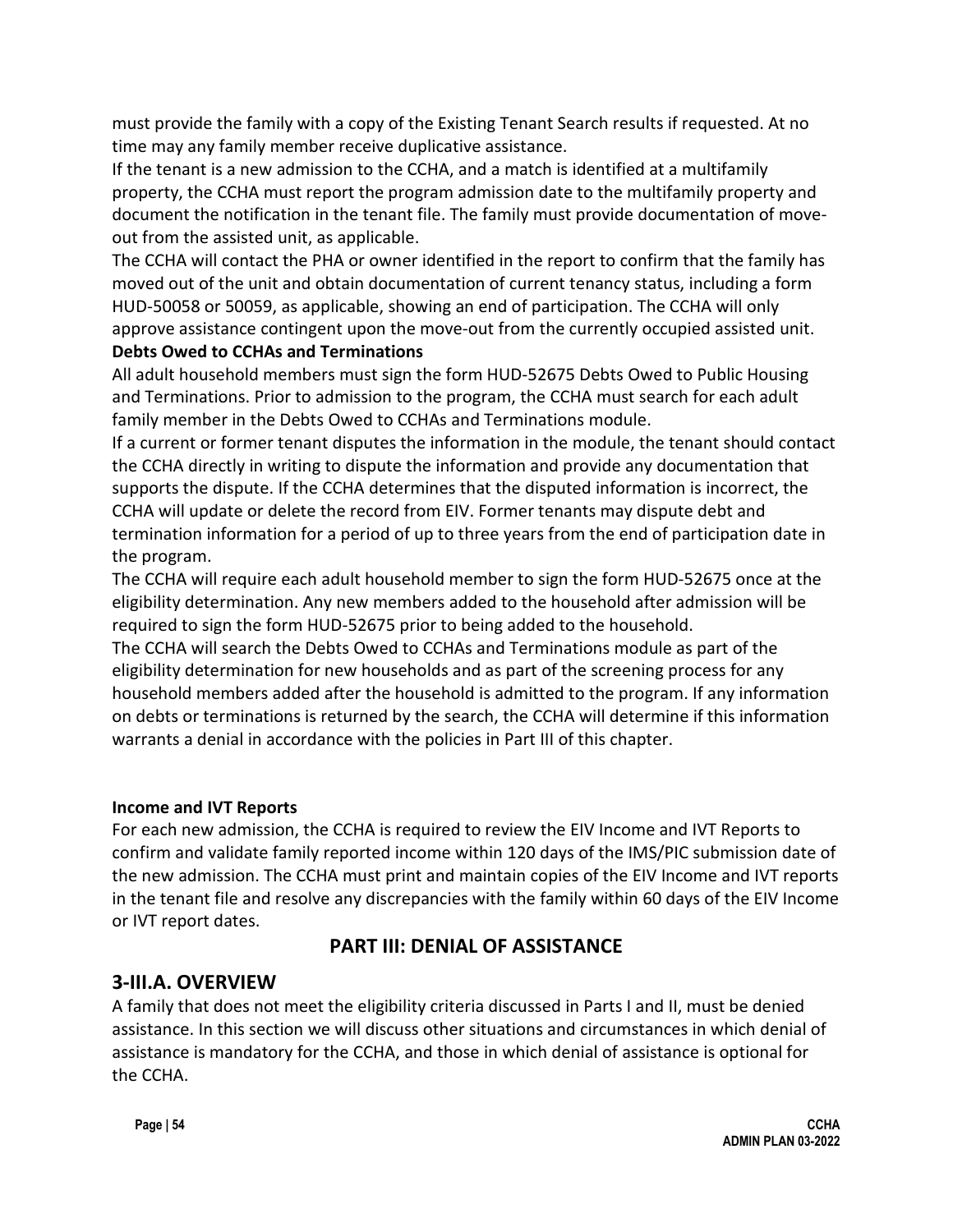While the regulations state that the CCHA must prohibit admission for certain types of criminal activity and give the CCHA the option to deny for other types of previous criminal history, more recent HUD rules and OGC guidance must also be taken into consideration when determining whether a particular individual's criminal history merits denial of admission.

When considering any denial of admission, CCHAs may not use arrest records as the basis for the denial. Further, HUD does not require the adoption of "One Strike" policies and reminds CCHAs of their obligation to safeguard the due process rights of applicants and tenants [Notice PIH 2015-19].

HUD's Office of General Counsel issued a memo on April 4, 2016, regarding the application of Fair Housing Act standards to the use of criminal records. This memo states that a CCHA violates the Fair Housing Act when their policy or practice has an unjustified discriminatory effect, even when the CCHA had no intention to discriminate. Where a policy or practice that restricts admission based on criminal history has a disparate impact on a particular race, national origin, or other protected class, that policy or practice is in violation of the Fair Housing Act if it is not necessary to serve a substantial, legitimate, nondiscriminatory interest of the CCHA, or if that interest could be served by another practice that has a less discriminatory effect [OGC Memo 4/4/16].

CCHAs who impose blanket prohibitions on any person with any conviction record, no matter when the conviction occurred, what the underlying conduct entailed, or what the convicted person has done since then will be unable to show that such policy or practice is necessary to achieve a substantial, legitimate, nondiscriminatory interest. Even a CCHA with a more tailored policy or practice that excludes individuals with only certain types of convictions must still prove that its policy is necessary. To do this, the CCHA must show that its policy accurately distinguishes between criminal conduct that indicates a demonstrable risk to resident safety and property and criminal conduct that does not.

**Forms of Denial [24 CFR 982.552(a)(2); HCV GB, p. 5-35]** Denial of assistance includes any of the following:

- Not placing the family's name on the waiting list
- Denying or withdrawing a voucher
- Not approving a request for tenancy or refusing to enter into a HAP contract
- Refusing to process a request for or to provide assistance under portability procedures **Prohibited Reasons for Denial of Program Assistance [24 CFR 982.202(b), 24 CFR 5.2005(b)]**

HUD rules prohibit denial of program assistance to the program based on any of the following criteria:

- Age, disability, race, color, religion, sex, or national origin (See Chapter 2 for additional information about fair housing and equal opportunity requirements.)
- Where a family lives prior to admission to the program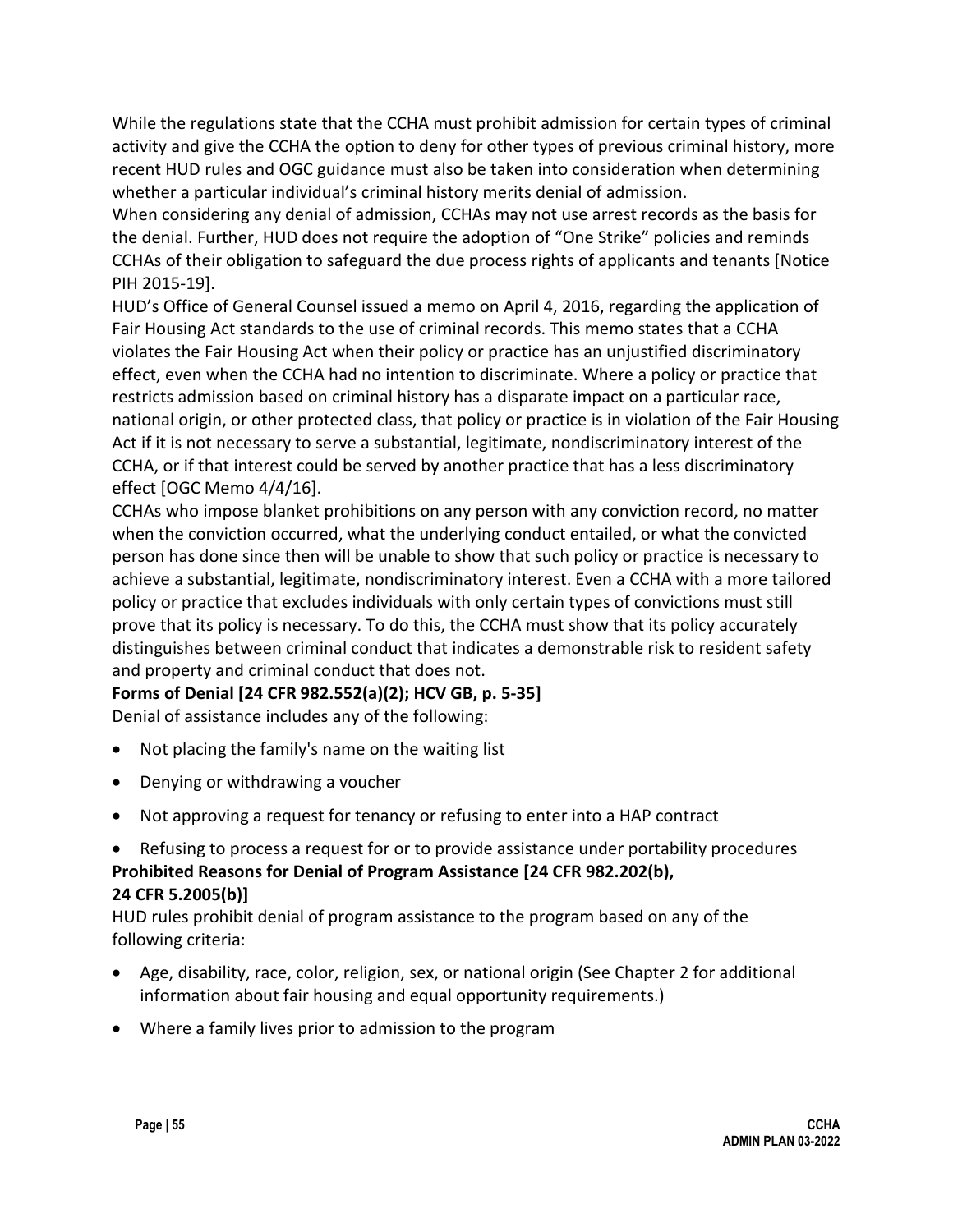- Where the family will live with assistance under the program. Although eligibility is not affected by where the family will live, there may be restrictions on the family's ability to move outside the CCHA's jurisdiction under portability. (See Chapter 10.)
- Whether members of the family are unwed parents, recipients of public assistance, or children born out of wedlock
- Whether the family includes children
- Whether a family decides to participate in a family self-sufficiency program
- Whether or not a qualified applicant is or has been a victim of domestic violence, dating violence, sexual assault, or stalking if the applicant is otherwise qualified for assistance (See section 3-III.G.)

## **3-III.B. MANDATORY DENIAL OF ASSISTANCE [24 CFR 982.553(a)]**

HUD requires the CCHA to deny assistance in the following cases:

- Any member of the household has been evicted from federally assisted housing in the last three years for drug-related criminal activity. HUD permits, but does not require, the CCHA to admit an otherwise-eligible family if the household member has completed a CCHAapproved drug rehabilitation program or the circumstances which led to eviction no longer exist (e.g., the person involved in the criminal activity no longer lives in the household).
- The CCHA will admit an otherwise-eligible family who was evicted from federally assisted housing within the past three years for drug-related criminal activity, if the CCHA is able to verify that the household member who engaged in the criminal activity has completed a supervised drug rehabilitation program approved by the CCHA, or the person who committed the crime, is no longer living in the household.
- The CCHA determines that any household member is currently engaged in the use of illegal drugs. *Currently engaged in* is defined as any use of illegal drugs during the previous six months.
- The CCHA has reasonable cause to believe that any household member's current use or pattern of use of illegal drugs, or current abuse or pattern of abuse of alcohol, may threaten the health, safety, or right to peaceful enjoyment of the premises by other residents. In determining reasonable cause, the CCHA will consider all credible evidence, including but not limited to, any record of convictions, arrests, or evictions of household members related to the use of illegal drugs or the abuse of alcohol. A conviction will be given more weight than an arrest. A record or records of arrest will not be used as the sole basis of determining reasonable cause. The CCHA will also consider evidence from treatment providers or community-based organizations providing services to household members.
- Any household member has ever been convicted of drug-related criminal activity for the production or manufacture of methamphetamine on the premises of federally assisted housing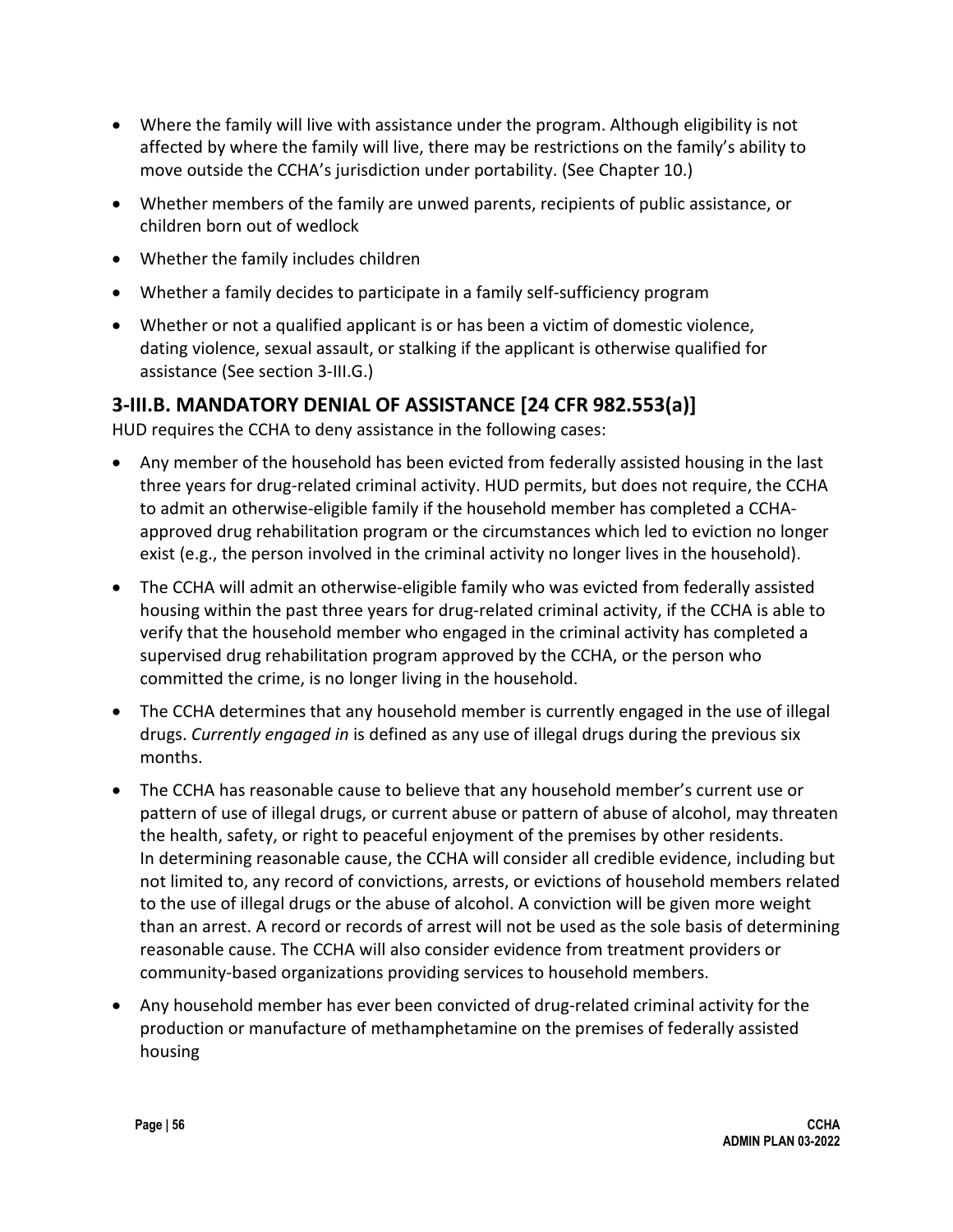• Any household member is subject to a lifetime registration requirement under a state sex offender registration program

# **3-III.C. OTHER PERMITTED REASONS FOR DENIAL OF ASSISTANCE**

HUD permits, but does not require, the CCHA to deny assistance for the reasons discussed in this section.

## **Criminal Activity [24 CFR 982.553]**

HUD permits, but does not require, the CCHA to deny assistance if the CCHA determines that any household member is currently engaged in, or has engaged in during a reasonable time before the family would receive assistance, certain types of criminal activity.

If any household member is currently engaged in, or has engaged in any of the following criminal activities, within the past three years, the family will be denied assistance.

*Drug-related criminal activity*, defined by HUD as the illegal manufacture, sale, distribution, or use of a drug, or the possession of a drug with intent to manufacture, sell, distribute or use the drug [24 CFR 5.100].

*Violent criminal activity*, defined by HUD as any criminal activity that has as one of its elements the use, attempted use, or threatened use of physical force substantial enough to cause, or be reasonably likely to cause, serious bodily injury or property damage [24 CFR 5.100].

Criminal activity that may threaten the health, safety, or right to peaceful enjoyment of the premises by other residents or persons residing in the immediate vicinity; or

Criminal activity that may threaten the health or safety of property owners, management staff, and persons performing contract administration functions or other responsibilities on behalf of the CCHA (including a CCHA employee or a CCHA contractor, subcontractor, or agent).

*Immediate vicinity* means within a three-block radius of the premises.

Evidence of such criminal activity includes, but is not limited to:

- •Any conviction for drug-related or violent criminal activity within the past five years.
- •Records of arrests for drug-related or violent criminal activity within the past five years, although a record or records of arrest will not be used as the sole basis for the denial or proof that the applicant engaged in disqualifying criminal activity.
- •A conviction for drug-related or violent criminal activity will be given more weight than an arrest for such activity.

In making its decision to deny assistance, the CCHA will consider the factors discussed in Section 3-III.E. Upon consideration of such factors, the CCHA may, on a case-by-case basis, decide not to deny assistance.

## **Previous Behavior in Assisted Housing [24 CFR 982.552(c)]**

HUD authorizes the CCHA to deny assistance based on the family's previous behavior in assisted housing.

Per the alternative requirements listed in the *Federal Register* notice dated December 29, 2014, CCHAs are no longer permitted to deny assistance to a family because the family previously failed to meet its obligations under the Family Self-Sufficiency (FSS) program [FR Notice 12/29/14].

The CCHA **will** deny assistance to an applicant family if: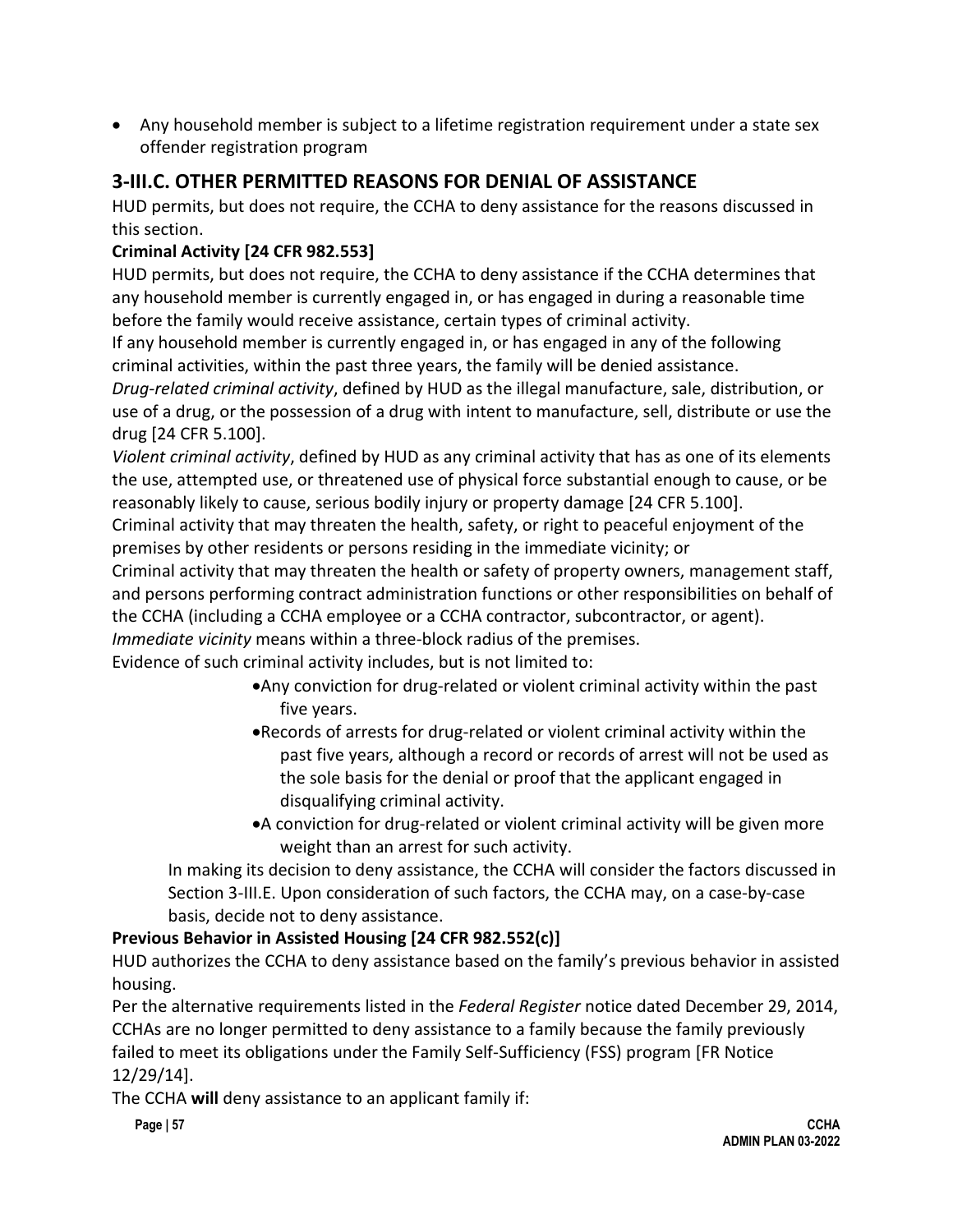- •The family does not provide information that the CCHA or HUD determines is necessary in the administration of the program.
- •The family does not provide complete and true information to the CCHA.
- •Any family member has been evicted from federally assisted housing in the last three years.
- •Any family member has committed fraud, bribery, or any other corrupt or criminal act in connection with any federal housing program.
- •The family owes rent or other amounts to any CCHA in connection with Section 8 or other public housing assistance under the 1937 Act, unless the family repays the full amount of the debt prior to being selected from the waiting list.
- •If the family has not reimbursed any CCHA for amounts the CCHA paid to an owner under a HAP contract for rent, damages to the unit, or other amounts owed by the family under the lease, unless the family repays the full amount of the debt prior to being selected from the waiting list.
- •The family has breached the terms of a repayment agreement entered into with the CCHA, unless the family repays the full amount of the debt covered in the repayment agreement prior to being selected from the waiting list.
- •A family member has engaged in or threatened violent or abusive behavior toward CCHA personnel.

*Abusive or violent behavior towards CCHA personnel* includes verbal as well as physical abuse or violence. Use of racial epithets, or other language, written or oral, that is customarily used to intimidate may be considered abusive or violent behavior.

*Threatening* refers to oral or written threats or physical gestures that communicate intent to abuse or commit violence.

In making its decision to deny assistance, the CCHA will consider the factors discussed in Section 3-III.E. Upon consideration of such factors, the CCHA may, on a case-by-case basis, decide not to deny assistance.

# **3-III.D. SCREENING**

## **Screening for Eligibility**

CCHAs are authorized to obtain criminal conviction records from law enforcement agencies to screen applicants for admission to the HCV program. This authority assists the CCHA in complying with HUD requirements and CCHA policies to deny assistance to applicants who are engaging in or have engaged in certain criminal activities. In order to obtain access to the records the CCHA must require every applicant family to submit a consent form signed by each adult household member [24 CFR 5.903].

The CCHA will perform national criminal background check through CCHA's third-party screening agency for every adult household member at no cost to the applicant.

If the results of the criminal background check indicate that there may be past criminal activity, but the results are inconclusive, the CCHA will request a fingerprint card and will request information from the National Crime Information center (NCIC).

**Page | 58 CCHA**  While a CCHA has regulatory authority to use criminal conviction records for the purpose of applicant screening for admission, there is no corresponding authority to use these records to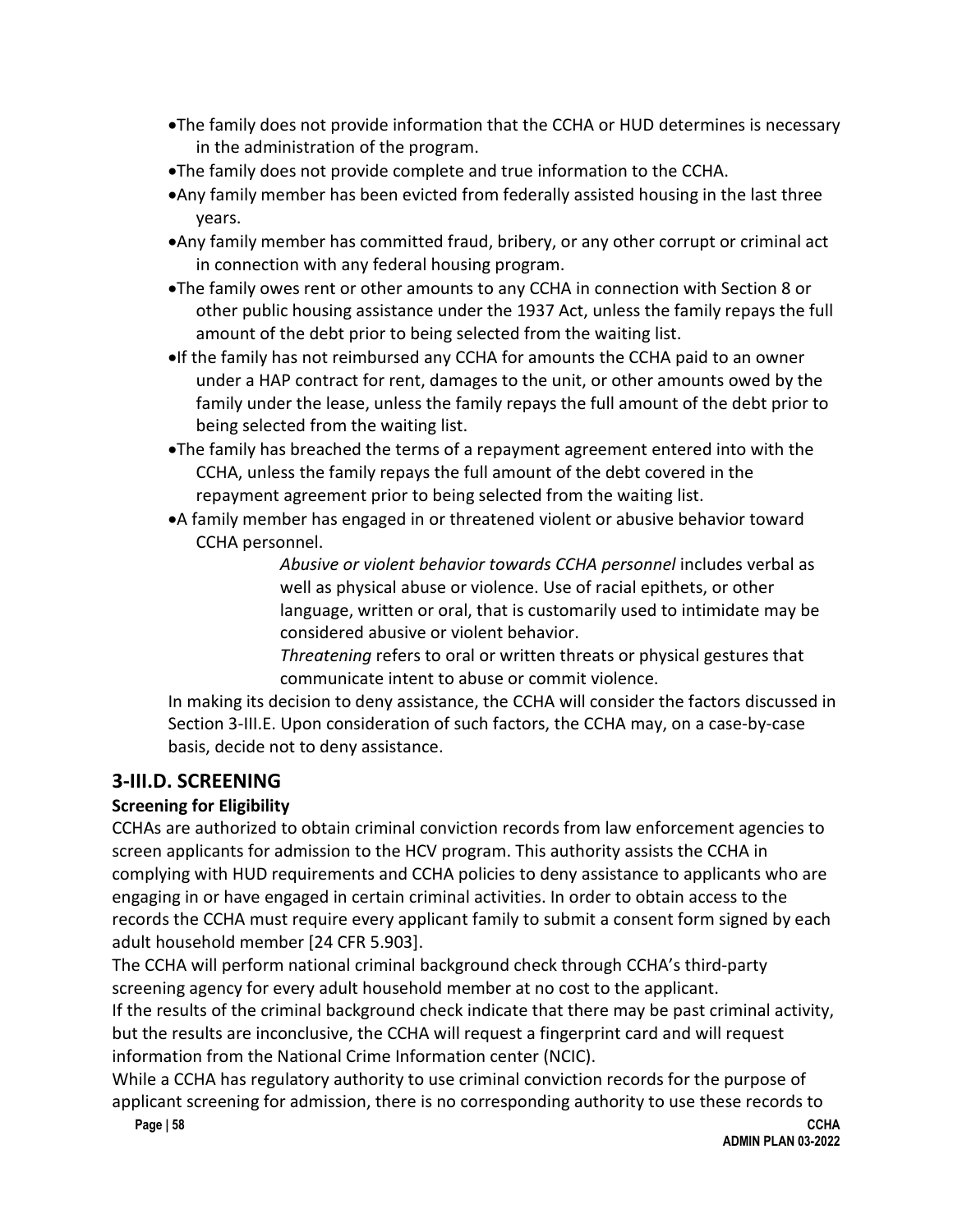check for criminal and illegal drug activity by participants, and therefore, CCHAs may not use records for this purpose.

CCHAs are required to perform criminal background checks necessary to determine whether any household member is subject to a lifetime registration requirement under a state sex offender program in the state where the housing is located, as well as in any other state where a household member is known to have resided [24 CFR 982.553(a)(2)(i)].

The CCHA's third-party screening agency will utilize the Dru Sjodin National Sex Offender database to screen applicants for admission.

Additionally, CCHAs must ask whether the applicant, or any member of the applicant's household, is subject to a lifetime registered sex offender registration requirement in any state [Notice PIH 2012-28].

If the CCHA proposes to deny assistance based on a criminal record or on lifetime sex offender registration information, the CCHA must notify the household of the proposed action and must provide the subject of the record and the applicant a copy of the record and an opportunity to dispute the accuracy and relevance of the information prior to a denial of admission. [24 CFR 5.903(f) and 5.905(d)].

## **Screening for Suitability as a Tenant [24 CFR 982.307]**

The CCHA has no liability or responsibility to the owner for the family's behavior or suitability for tenancy. The CCHA has the authority to conduct additional screening to determine whether an applicant is likely to be a suitable tenant.

The CCHA will not conduct additional screening to determine an applicant family's suitability for tenancy.

The owner is responsible for screening and selection of the family to occupy the owner's unit. The CCHA must inform the owner that screening and selection for tenancy is the responsibility of the owner. An owner may consider a family's history with respect to factors such as: payment of rent and utilities, caring for a unit and premises, respecting the rights of other residents to the peaceful enjoyment of their housing, criminal activity that is a threat to the health, safety or property of others, and compliance with other essential conditions of tenancy. HUD requires the CCHA to provide prospective owners with the family's current and prior address (as shown in CCHA records) and the name and address (if known) of the owner at the family's current and prior addresses. HUD permits the CCHA to provide owners with additional information, as long as families are notified that the information will be provided, and the same type of information is provided to all owners.

The CCHA may not disclose to the owner any confidential information provided to the CCHA by the family in response to a CCHA request for documentation of domestic violence, dating violence, sexual assault, or stalking except at the written request or with the written consent of the individual providing the documentation

### [24 CFR 5.2007(a)(4)].

The CCHA will inform owners of their responsibility to screen prospective tenants, and will provide owners with the required known name and address information, at the time of the initial HQS inspection or before. The CCHA will not provide any additional information to the owner, such as tenancy history or criminal history, etc.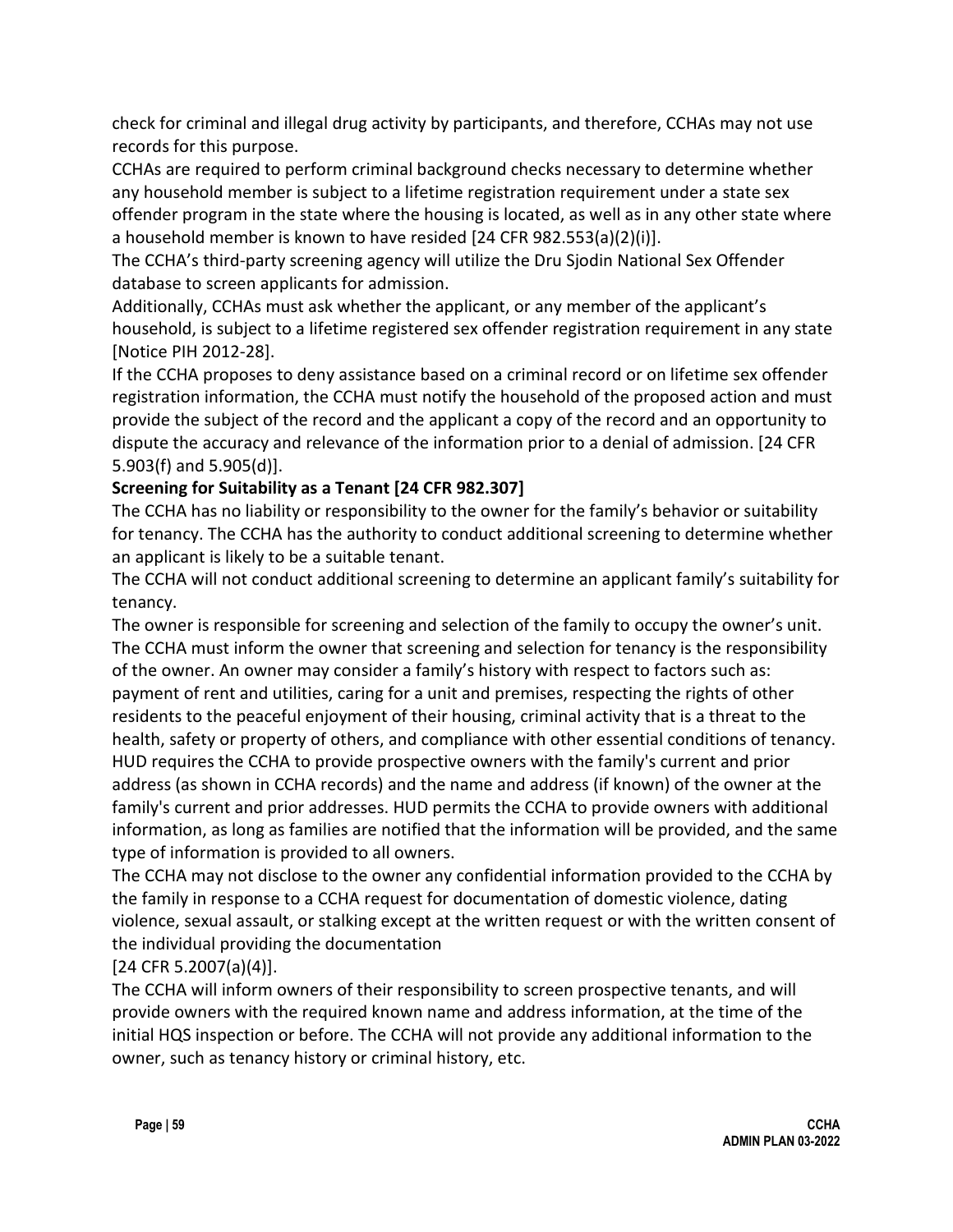# **3-III.E. CRITERIA FOR DECIDING TO DENY ASSISTANCE**

## **Evidence [24 CFR 982.553(c)]**

The CCHA will use the concept of the preponderance of the evidence as the standard for making all admission decisions.

*Preponderance of the evidence* is defined as evidence which is of greater weight or more convincing than the evidence which is offered in opposition to it; that is, evidence which as a whole shows that the fact sought to be proved is more probable than not. Preponderance of the evidence may not be determined by the number of witnesses, but by the greater weight of all evidence.

### **Consideration of Circumstances [24 CFR 982.552(c)(2)]**

HUD authorizes the CCHA to consider all relevant circumstances when deciding whether to deny assistance based on a family's past history except in the situations for which denial of assistance is mandatory (see Section 3-III.B).

The CCHA will consider the following facts and circumstances prior to making its decision:

- •The seriousness of the case, especially with respect to how it would affect other residents' safety or property
- •The effects that denial of assistance may have on other members of the family who were not involved in the action or failure to act
- •The extent of participation or culpability of individual family members, including whether the culpable family member is a minor or a person with disabilities, or (as discussed further in section 3-III.G) a victim of domestic violence, dating violence, sexual assault, or stalking
- •The length of time since the violation occurred, including the age of the individual at the time of the conduct, as well as the family's recent history and the likelihood of favorable conduct in the future

While a record or records of arrest will not be used as the sole basis for denial, an arrest may, however, trigger an investigation to determine whether the applicant actually engaged in disqualifying criminal activity. As part of its investigation, the CCHA may obtain the police report associated with the arrest and consider the reported circumstances of the arrest. The CCHA may also consider:

- •Any statements made by witnesses or the applicant not included in the police report
- •Whether criminal charges were filed
- •Whether, if filed, criminal charges were abandoned, dismissed, not prosecuted, or ultimately resulted in an acquittal
- •Any other evidence relevant to determining whether or not the applicant engaged in disqualifying activity

Evidence of criminal conduct will be considered if it indicates a demonstrable risk to safety and/or property

•In the case of drug or alcohol abuse, whether the culpable household member is participating in or has successfully completed a supervised drug or alcohol rehabilitation program or has otherwise been rehabilitated successfully

The CCHA will require the applicant to submit evidence of the household member's current participation in or successful completion of a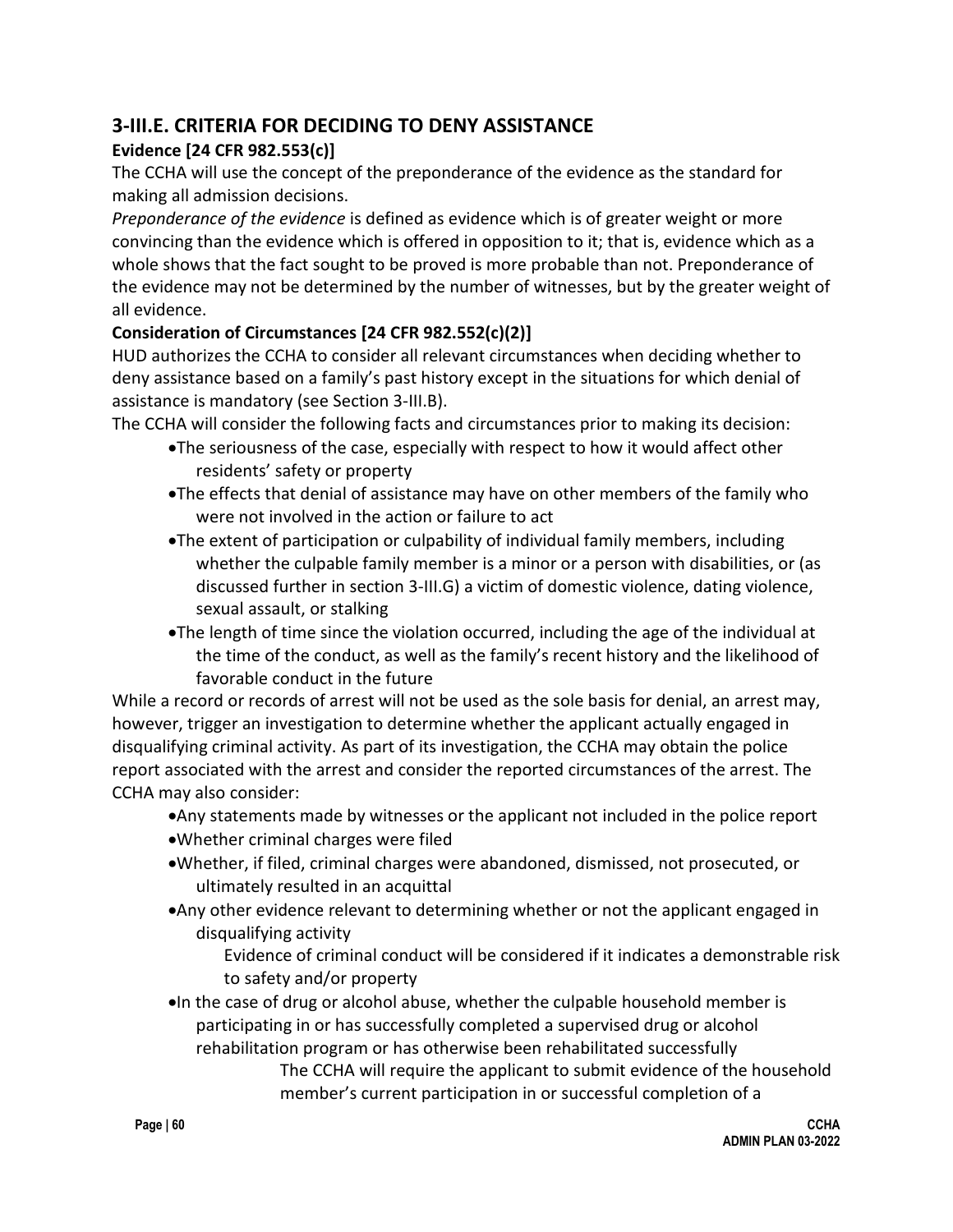supervised drug or alcohol rehabilitation program, or evidence of otherwise having been rehabilitated successfully.

### **Removal of a Family Member's Name from the Application**

Should the CCHA's screening process reveal that an applicant's household includes an individual subject to state lifetime registered sex offender registration, the CCHA must offer the family the opportunity to remove the ineligible family member from the household. If the family is unwilling to remove that individual from the household, the CCHA must deny admission to the family [Notice PIH 2012-28].

For other criminal activity, the CCHA may permit the family to exclude the culpable family members as a condition of eligibility. [24 CFR 982.552(c)(2)(ii)].

As a condition of receiving assistance, a family may agree to remove the culpable family member from the application. In such instances, the head of household must certify that the family member will not be permitted to visit, stay as a guest, or reside in the assisted unit. **Reasonable Accommodation [24 CFR 982.552(c)(2)(iv)]**

If the family includes a person with disabilities, the CCHA's decision concerning denial of admission is subject to consideration of reasonable accommodation in accordance with 24 CFR Part 8.

If the family indicates that the behavior of a family member with a disability is the reason for the proposed denial of assistance, the CCHA will determine whether the behavior is related to the stated disability. If so, upon the family's request, the CCHA will determine whether admitting the family as a reasonable accommodation is appropriate. The CCHA will only consider accommodations that can reasonably be expected to address the behavior that is the basis of the proposed denial of assistance. See Chapter 2 for a discussion of reasonable accommodation.

# **3-III.F. NOTICE OF ELIGIBILITY OR DENIAL**

If the family is eligible for assistance, the CCHA will notify the family in writing and schedule a tenant briefing, as discussed in Chapter 5.

If the CCHA determines that a family is not eligible for the program for any reason, the family must be notified promptly. The notice must describe: (1) the reasons for which assistance has been denied, (2) the family's right to an informal review, and (3) the process for obtaining the informal review [24 CFR 982.554 (a)]. See Chapter 16, for informal review policies and procedures.

The family will be notified of a decision to deny assistance in writing within 10 business days of the determination.

If a CCHA uses a criminal record or sex offender registration information obtained under 24 CFR 5, Subpart J, as the basis of a denial, a copy of the record must precede the notice to deny, with an opportunity for the applicant to dispute the accuracy and relevance of the information before the CCHA can move to deny the application. In addition, a copy of the record must be provided to the subject of the record [24 CFR 5.903(f) and 5.905(d)]. The CCHA must give the family an opportunity to dispute the accuracy and relevance of that record, in the informal hearing process in accordance with program requirements [24 CFR 982.553(d)]. If based on a criminal record or sex offender registration information, an applicant family appears to be ineligible the CCHA will notify the family in writing of the proposed denial and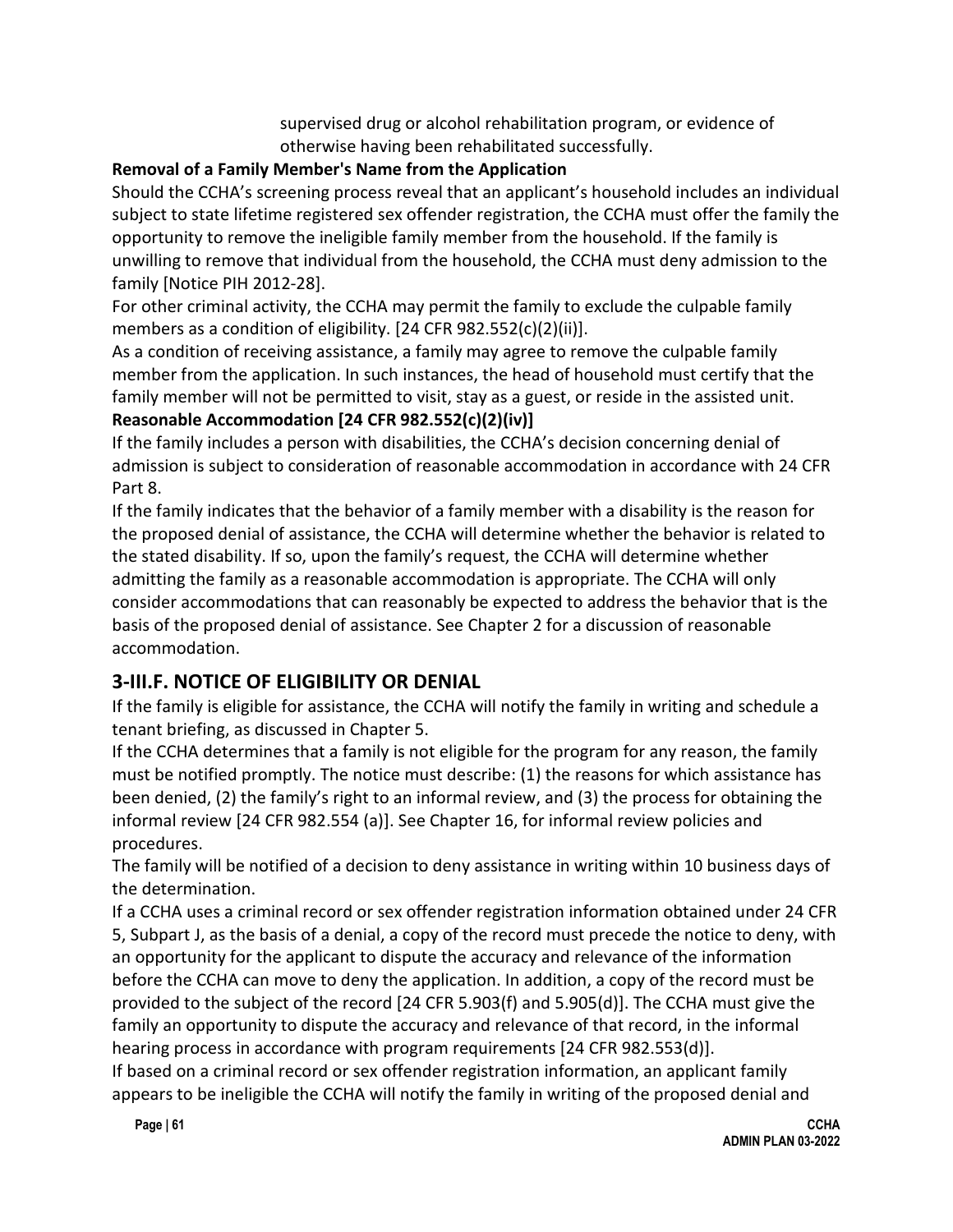provide a copy of the record to the applicant and to the subject of the record. The family will be given 10 business days to dispute the accuracy and relevance of the information. If the family does not contact the CCHA to dispute the information within that 10-day period, the CCHA will proceed with issuing the notice of denial of admission. A family that does not exercise their right to dispute the accuracy of the information prior to issuance of the official denial letter will still be given the opportunity to do so as part of the informal hearing process.

Notice requirements related to denying assistance to noncitizens are contained in Section 3- II.B.

Notice policies related to denying admission to applicants who may be victims of domestic violence, dating violence, sexual assault or stalking are contained in Section 3-III.G.

# **3-III.G. PROHIBITION AGAINST DENIAL OF ASSISTANCE TO VICTIMS OF DOMESTIC VIOLENCE, DATING VIOLENCE, SEXUAL ASSAULT, AND STALKING**

The Violence against Women Act of 2013 (VAWA) and the HUD regulation at 24 CFR 5.2005(b) prohibit CCHAs from denying an applicant admission to the HCV program on the basis or as a direct result of the fact that the applicant is or has been a victim of domestic violence, dating violence, sexual assault or stalking, if the applicant otherwise qualifies for assistance or admission.

Definitions of key terms used in VAWA are provided in section 16-IX of this plan, where general VAWA requirements and policies pertaining to notification, documentation, and confidentiality are also located.

### **Notification**

VAWA 2013 expanded notification requirements to include the obligation for CCHAs to provide applicants who are denied assistance with a VAWA Notice of Occupancy Rights (form HUD– 5380) and a domestic violence certification form (HUD-5382) at the time the applicant is denied.

The CCHA acknowledges that a victim of domestic violence, dating violence, sexual assault, or stalking may have an unfavorable history (e.g., a poor credit history, poor rental history, a record of previous damage to an apartment, a prior arrest record) due to adverse factors that would warrant denial under the CCHA's policies.

While the CCHA is not required to identify whether adverse factors that resulted in the applicant's denial are a result of domestic violence, dating violence, sexual assault, or stalking, the applicant may inform the CCHA that their status as a victim is directly related to the grounds for the denial. The CCHA will request that the applicant provide enough information to the CCHA to allow the CCHA to make an objectively reasonable determination, based on all circumstances, whether the adverse factor is a direct result of their status as a victim. The CCHA will include in its notice of denial the VAWA information described in section 16-IX.C of this plan as well as including a copy of the form HUD-5382. The CCHA will request in writing that an applicant wishing to claim protection under VAWA notify the CCHA within 14 business days.

### **Documentation**

## *Victim Documentation [24 CFR 5.2007]*

If an applicant claims the protection against denial of assistance that VAWA provides to victims of domestic violence, dating violence, sexual assault or stalking, the CCHA will request in writing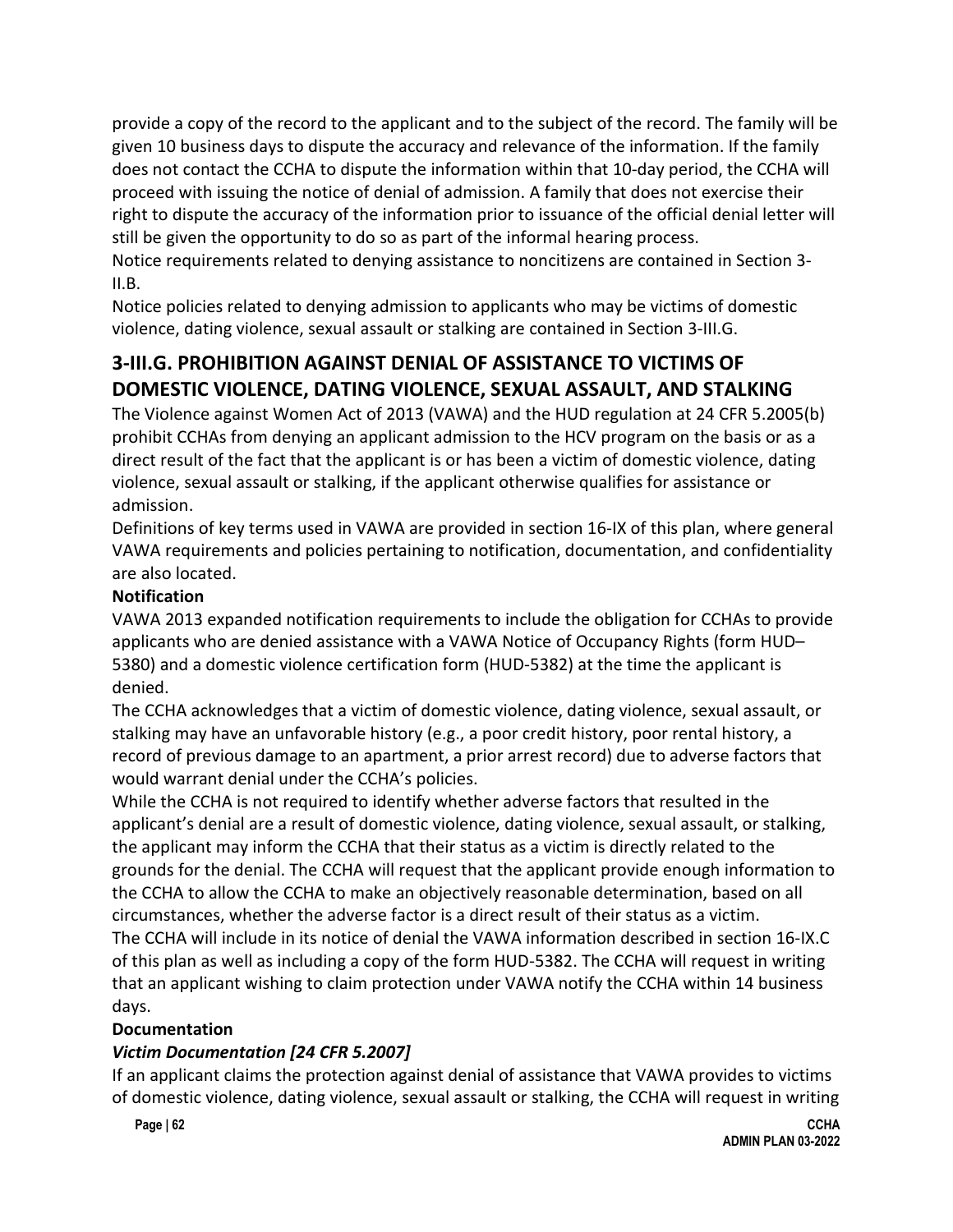that the applicant provide documentation supporting the claim in accordance with section 16- IX.D of this plan.

### *Perpetrator Documentation*

If the perpetrator of the abuse is a member of the applicant family, the applicant must provide additional documentation consisting of one of the following:

> A signed statement (1) requesting that the perpetrator be removed from the application and (2) certifying that the perpetrator will not be permitted to visit or to stay as a guest in the assisted unit.

> Documentation that the perpetrator has successfully completed, or is successfully undergoing, rehabilitation or treatment. The documentation must be signed by an employee or agent of a domestic violence service provider or by a medical or other knowledgeable professional from whom the perpetrator has sought or is receiving assistance in addressing the abuse. The signer must attest under penalty of perjury to his or her belief that the rehabilitation was successfully completed or is progressing successfully. The victim and perpetrator must also sign or attest to the documentation.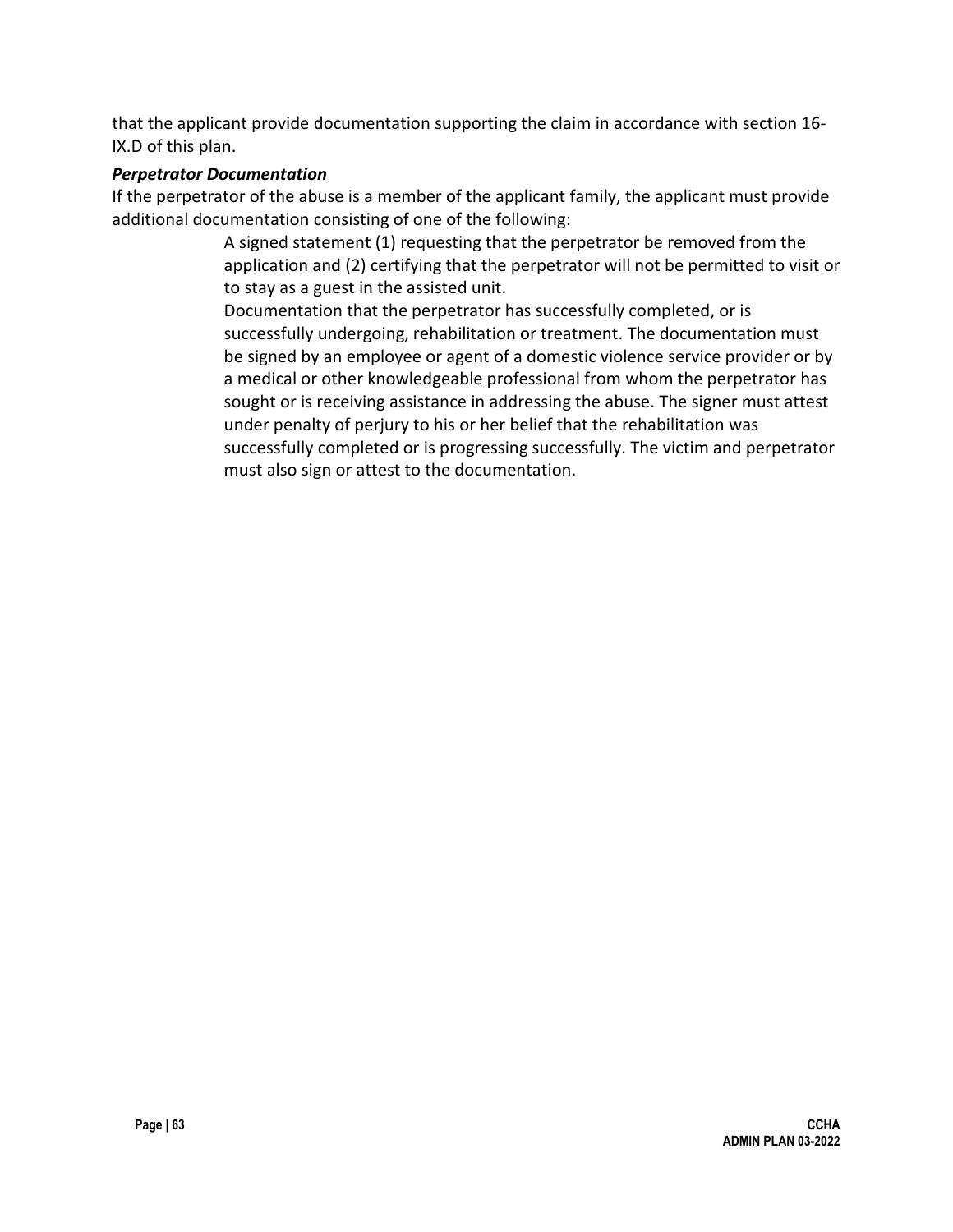### **EXHIBIT 3-1: DETAILED DEFINITIONS RELATED TO DISABILITIES**

### **Person with Disabilities [24 CFR 5.403]**

The term *person with disabilities* means a person who has any of the following types of conditions:

• Has a disability, as defined in 42 U.S.C. Section 423(d)(1)(A), which reads:

Inability to engage in any substantial gainful activity by reason of any medically determinable physical or mental impairment which can be expected to result in death or which has lasted or can be expected to last for a continuous period of not less than 12 months; *or*

In the case of an individual who has attained the age of 55 and is blind (within the meaning of "blindness" as defined in section 416(i)(1) of this title), inability by reason of such blindness to engage in substantial gainful activity, requiring skills or ability comparable to those of any gainful activity in which he has previously engaged with some regularity and over a substantial period of time.

• Has a developmental disability as defined in the Developmental Disabilities Assistance and Bill of Rights Act of 2000 [42 U.S.C.15002(8)], which defines developmental disability in functional terms as follows:

### **(A) In General**

The term "developmental disability" means a severe, chronic disability of an individual that:

- (i) is attributable to a mental or physical impairment or combination of mental and physical impairments;
- (ii) is manifested before the individual attains age 22;
- (iii) is likely to continue indefinitely;
- (iv) results in substantial functional limitations in 3 or more of the following areas of major life activity: (I) Self-care, (II) Receptive and expressive language, (III) Learning, (IV) Mobility, (V) Self-direction, (VI) Capacity for independent living, (VII) Economic self-sufficiency; and
- (v) reflects the individual's need for a combination and sequence of special, interdisciplinary, or generic services, individualized supports, or other forms of assistance that are of lifelong or extended duration and are individually planned and coordinated.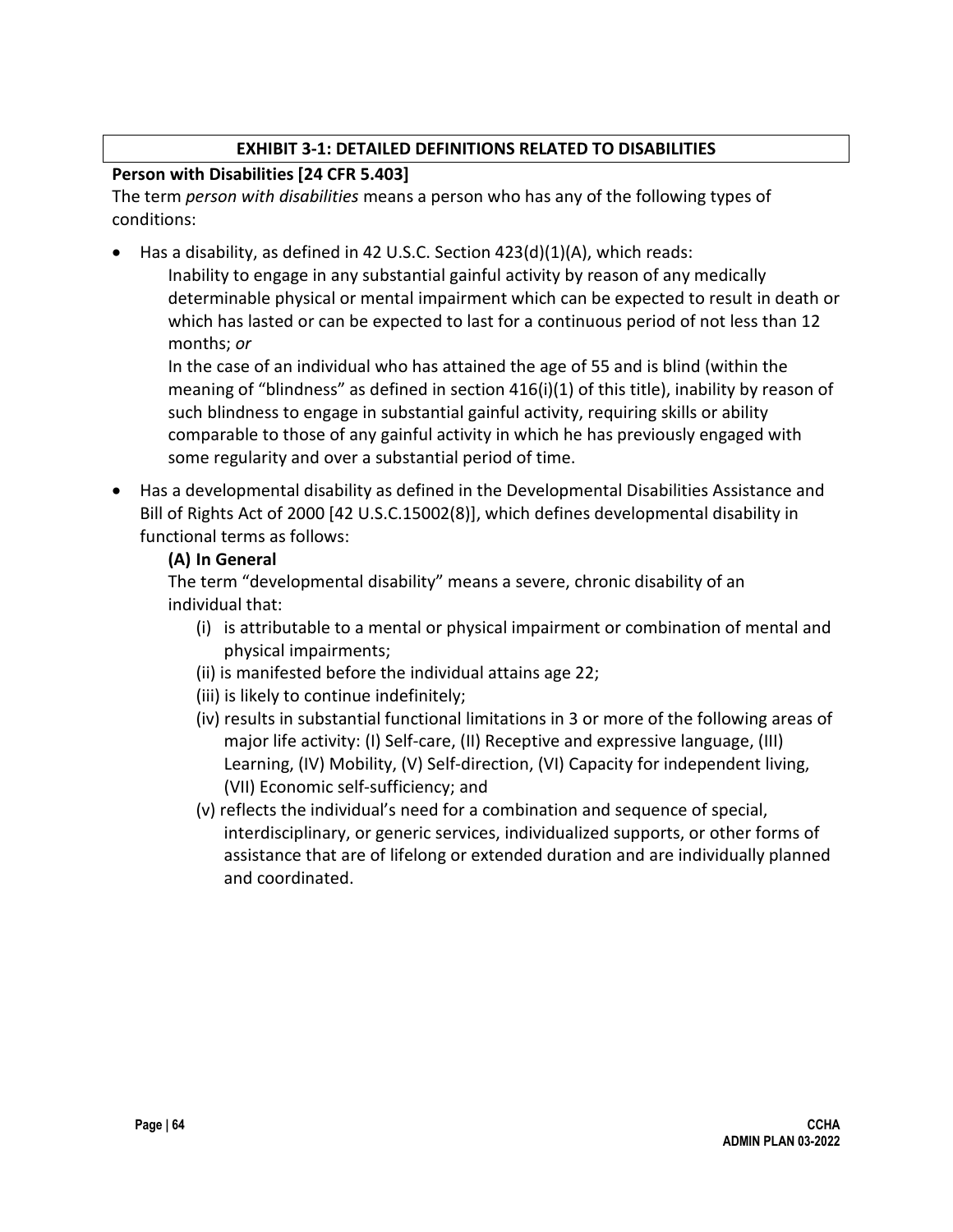### **(B) Infants and Young Children**

An individual from birth to age 9, inclusive, who has a substantial developmental delay or specific congenital or acquired condition, may be considered to have a developmental disability without meeting 3 or more of the criteria described in clauses (i) through (v) of subparagraph (A) if the individual, without services and supports, has a high probability of meeting those criteria later in life.

• Has a physical, mental, or emotional impairment that is expected to be of long-continued and indefinite duration; substantially impedes his or her ability to live independently, and is of such a nature that the ability to live independently could be improved by more suitable housing conditions.

People with the acquired immunodeficiency syndrome (AIDS) or any conditions arising from the etiologic agent for AIDS are not excluded from this definition.

A person whose disability is based solely on any drug or alcohol dependence does not qualify as a person with disabilities for the purposes of this program.

For purposes of reasonable accommodation and program accessibility for persons with disabilities, the term person with disabilities refers to an individual with handicaps.

### **Individual with Handicaps [24 CFR 8.3]**

*Individual with handicaps* means any person who has a physical or mental impairment that substantially limits one or more major life activities; has a record of such an impairment; or is regarded as having such an impairment. The term does not include any individual who is an alcoholic or drug abuser whose current use of alcohol or drugs prevents the individual from participating in the program or activity in question, or whose participation, by reason of such current alcohol or drug abuse, would constitute a direct threat to property or the safety of others. As used in this definition, the phrase:

(1) Physical or mental impairment includes:

- (a) Any physiological disorder or condition, cosmetic disfigurement, or anatomical loss affecting one or more of the following body systems: neurological; musculoskeletal; special sense organs; respiratory, including speech organs; cardiovascular; reproductive; digestive; genito-urinary; hemic and lymphatic; skin; and endocrine; or
- (b) Any mental or psychological disorder, such as mental retardation, organic brain syndrome, emotional or mental illness, and specific learning disabilities. The term physical or mental impairment includes, but is not limited to, such diseases and conditions as orthopedic, visual, speech and hearing impairments, cerebral palsy, autism, epilepsy, muscular dystrophy, multiple sclerosis, cancer, heart disease, diabetes, mental retardation, emotional illness, drug addiction and alcoholism.
- (2) *Major life activities* means functions such as caring for one's self, performing manual tasks, walking, seeing, hearing, speaking, breathing, learning and working.
- (3) Has a record of such an impairment means has a history of, or has been misclassified as having, a mental or physical impairment that substantially limits one or more major life activities.
- (4) *Is regarded as having an impairment* means:
	- (a) Has a physical or mental impairment that does not substantially limit one or more major life activities but that is treated by a recipient as constituting such a limitation;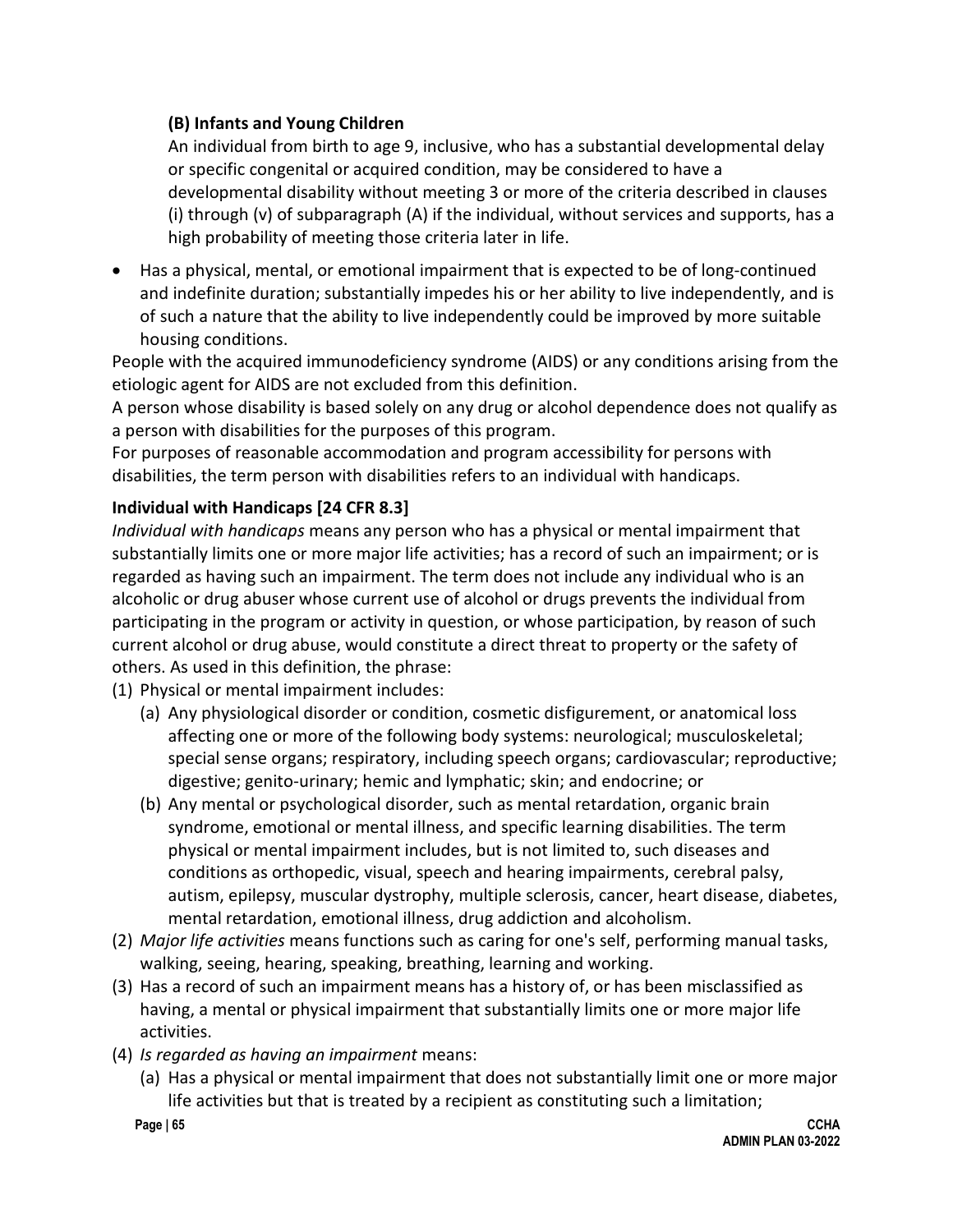- (b) Has a physical or mental impairment that substantially limits one or more major life activities only as a result of the attitudes of others toward such impairment; or
- (c) Has none of the impairments defined in paragraph (1) of this section but is treated by a recipient as having such an impairment.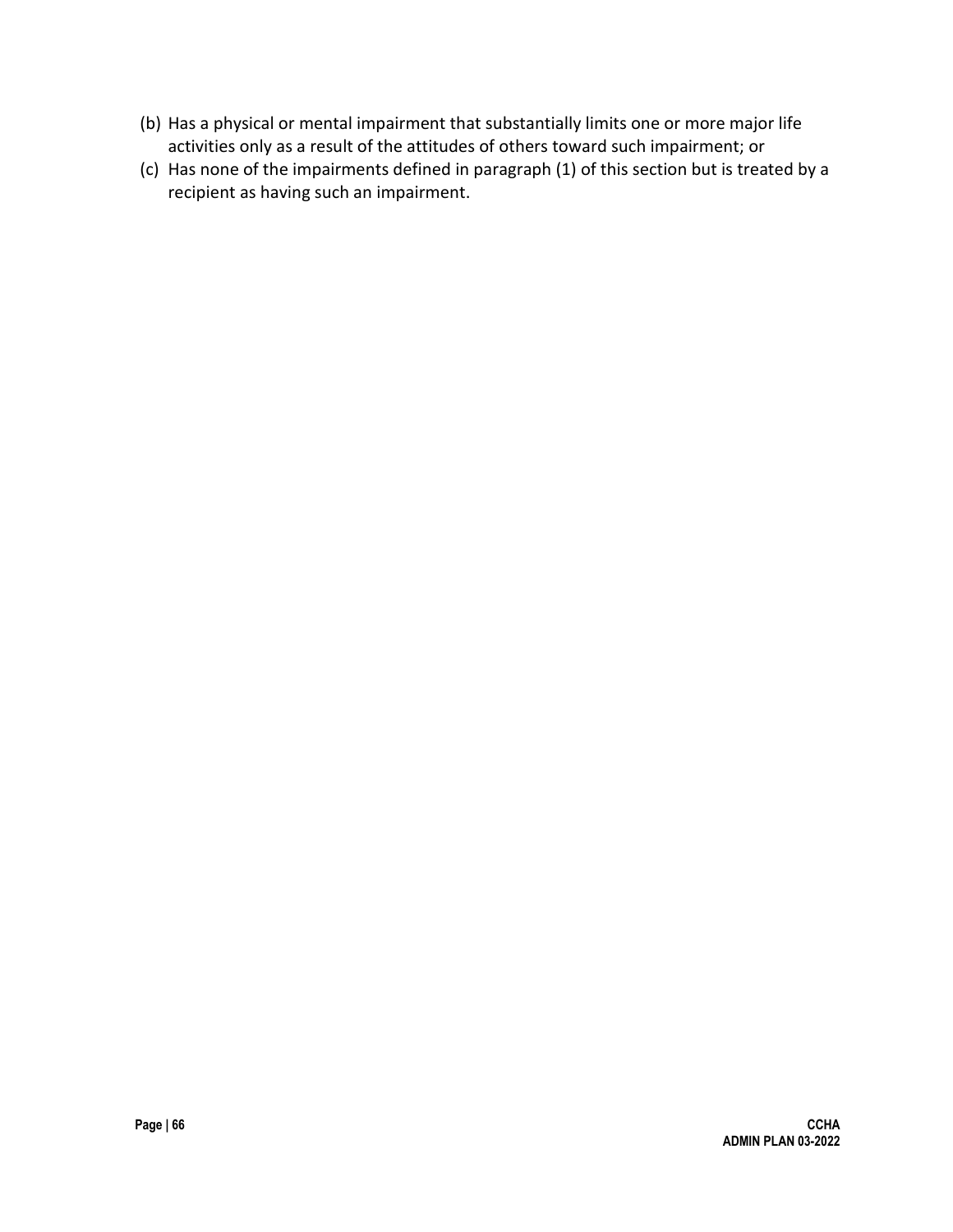#### **EXHIBIT 3-2: DEFINITION OF INSTITUTION OF HIGHER EDUCATION [20 U.S.C. 1001 and 1002]**

**Eligibility of Students for Assisted Housing Under Section 8 of the U.S. Housing Act of 1937; Supplementary Guidance; Notice [Federal Register, April 10, 2006]**

*Institution of Higher Education* shall have the meaning given this term in the Higher Education Act of 1965 in 20 U.S.C. 1001 and 1002.

*Definition of ''Institution of Higher Education'' From 20 U.S.C. 1001*

- (a) Institution of higher education. For purposes of this chapter, other than subchapter IV and part C of subchapter I of chapter 34 of Title 42, the term ''institution of higher education'' means an educational institution in any State that
	- (1) Admits as regular students only persons having a certificate of graduation from a school providing secondary education, or the recognized equivalent of such a certificate;
	- (2) Is legally authorized within such State to provide a program of education beyond secondary education;
	- (3) Provides an educational program for which the institution awards a bachelor's degree or provides not less than a 2-year program that is acceptable for full credit toward such a degree;
	- (4) Is a public or other nonprofit institution; and
	- (5) Is accredited by a nationally recognized accrediting agency or association, or if not so accredited, is an institution that has been granted preaccreditation status by such an agency or association that has been recognized by the Secretary for the granting of preaccreditation status, and the Secretary has determined that there is satisfactory assurance that the institution will meet the accreditation standards of such an agency or association within a reasonable time.
- (b) Additional institutions included. For purposes of this chapter, other than subchapter IV and part C of subchapter I of chapter 34 of Title 42, the term ''institution of higher education'' also includes—
	- (1) Any school that provides not less than a 1-year program of training to prepare students for gainful employment in a recognized occupation and that meets the provision of paragraphs (1), (2), (4), and (5) of subsection (a) of this section; and
	- (2) A public or nonprofit private educational institution in any State that, in lieu of the requirement in subsection (a)(1) of this section, admits as regular students persons who are beyond the age of compulsory school attendance in the State in which the institution is located.
- (c) List of accrediting agencies. For purposes of this section and section 1002 of this title, the Secretary shall publish a list of nationally recognized accrediting agencies or associations that the Secretary determines, pursuant to subpart 2 of part G of subchapter IV of this chapter, to be reliable authority as to the quality of the education or training offered. *Definition of ''Institution of Higher Education'' From 20 U.S.C. 1002*
- (a) Definition of institution of higher education for purposes of student assistance programs
	- (1) Inclusion of additional institutions. Subject to paragraphs (2) through (4) of this subsection, the term ''institution of higher education'' for purposes of subchapter IV of this chapter and part C of subchapter I of chapter 34 of title 42 includes, in addition to the institutions covered by the definition in section 1001 of this title—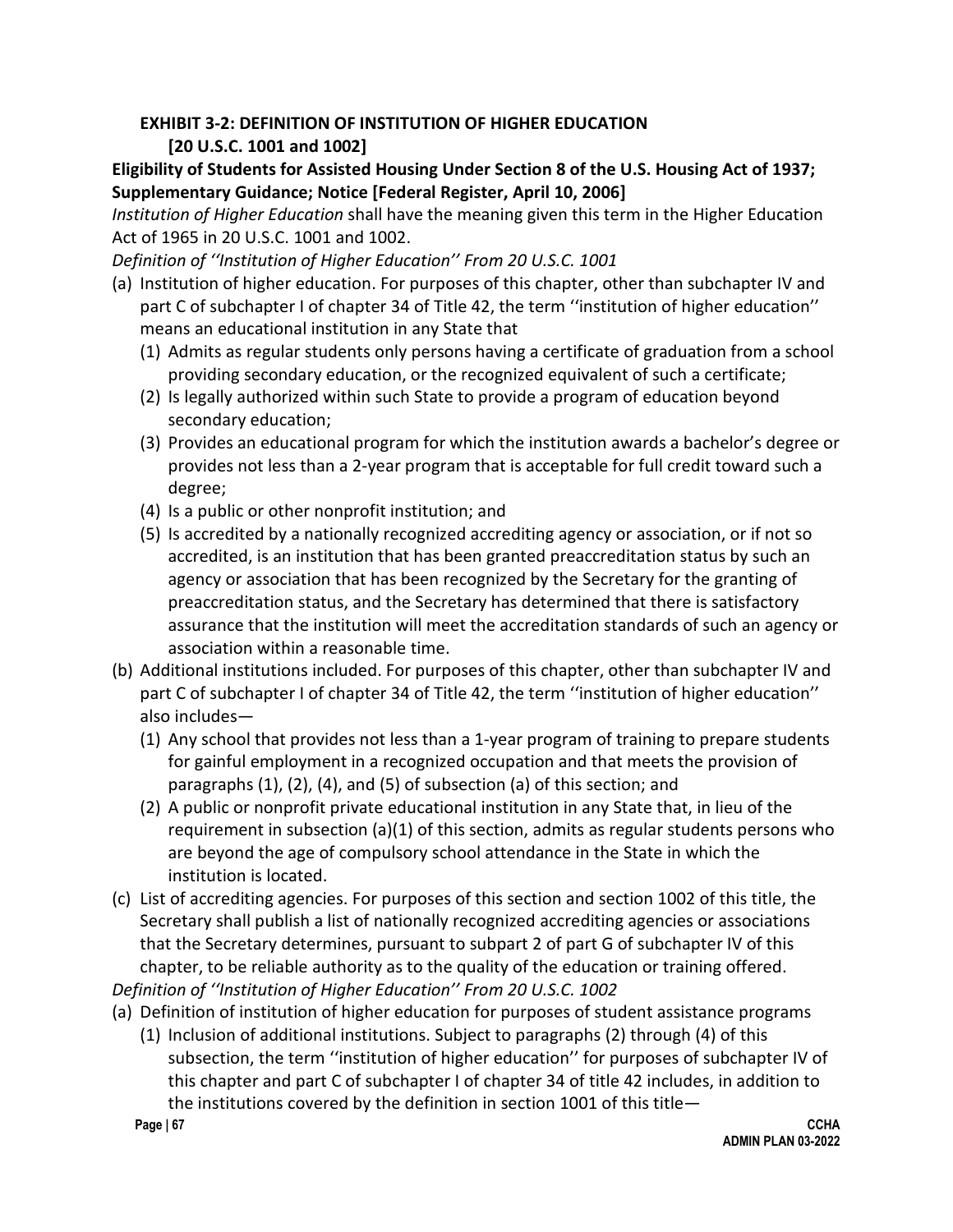- (A) A proprietary institution of higher education (as defined in subsection (b) of this section);
- (B) A postsecondary vocational institution (as defined in subsection (c) of this section); and
- (C) Only for the purposes of part B of subchapter IV of this chapter, an institution outside the United States that is comparable to an institution of higher education as defined in section 1001 of this title and that has been approved by the Secretary for the purpose of part B of subchapter IV of this chapter.
- (2) Institutions outside the United States
	- (A) In general. For the purpose of qualifying as an institution under paragraph  $(1)(C)$ , the Secretary shall establish criteria by regulation for the approval of institutions outside the United States and for the determination that such institutions are comparable to an institution of higher education as defined in section 1001 of this title (except that a graduate medical school, or a veterinary school, located outside the United States shall not be required to meet the requirements of section 1001 (a)(4) of this title). Such criteria shall include a requirement that a student attending such school outside the United States is ineligible for loans made, insured, or guaranteed under part B of subchapter IV of this chapter unless—
		- (i) In the case of a graduate medical school located outside the United States—
			- (I)(aa) At least 60 percent of those enrolled in, and at least 60 percent of the graduates of, the graduate medical school outside the United States were not persons described in section 1091(a)(5) of this title in the year preceding the year for which a student is seeking a loan under part B of subchapter IV of this chapter; and
			- (bb) At least 60 percent of the individuals who were students or graduates of the graduate medical school outside the United States or Canada (both nationals of the United States and others) taking the examinations administered by the Educational Commission for Foreign Medical Graduates received a passing score in the year preceding the year for which a student is seeking a loan under part B of subchapter IV of this chapter; or
			- (II) The institution has a clinical training program that was approved by a State as of January 1, 1992; or
		- (ii) In the case of a veterinary school located outside the United States that does not meet the requirements of section 1001(a)(4) of this title, the institution's students complete their clinical training at an approved veterinary school located in the United States.
	- (B) Advisory panel
		- (i) In general. For the purpose of qualifying as an institution under paragraph (1)(C) of this subsection, the Secretary shall establish an advisory panel of medical experts that shall—
			- (I) Evaluate the standards of accreditation applied to applicant foreign medical schools; and
			- (II) Determine the comparability of those standards to standards for accreditation applied to United States medical schools.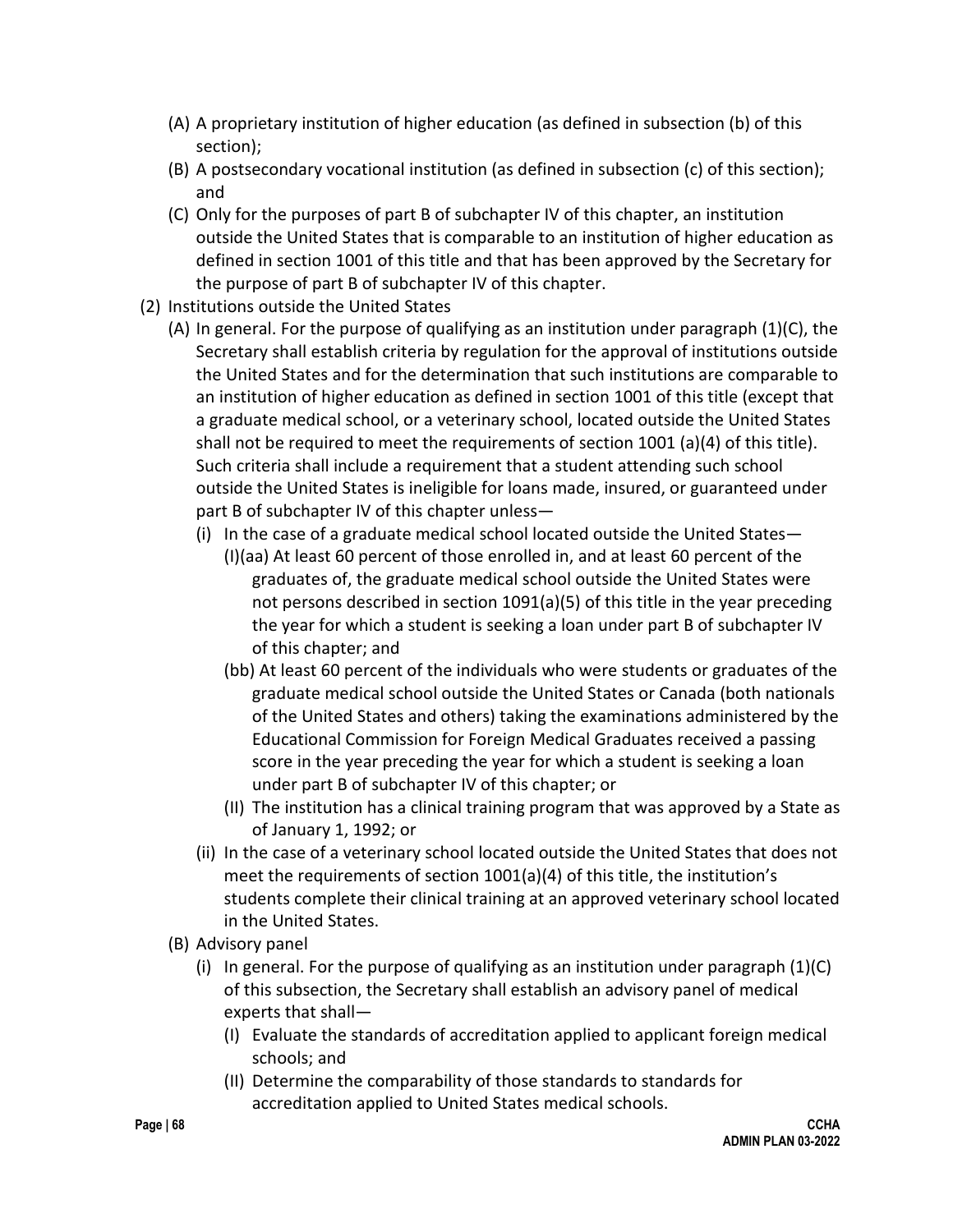- (ii) Special rule if the accreditation standards described in clause (i) are determined not to be comparable, the foreign medical school shall be required to meet the requirements of section 1001 of this title.
- (C) Failure to release information. The failure of an institution outside the United States to provide, release, or authorize release to the Secretary of such information as may be required by subparagraph (A) shall render such institution ineligible for the purpose of part B of subchapter IV of this chapter.
- (D) Special rule. If, pursuant to this paragraph, an institution loses eligibility to participate in the programs under subchapter IV of this chapter and part C of subchapter I of chapter 34 of title 42, then a student enrolled at such institution may, notwithstanding such loss of eligibility, continue to be eligible to receive a loan under part B while attending such institution for the academic year succeeding the academic year in which such loss of eligibility occurred.
- (3) Limitations based on course of study or enrollment. An institution shall not be considered to meet the definition of an institution of higher education in paragraph (1) if such institution—
	- (A) Offers more than 50 percent of such institution's courses by correspondence, unless the institution is an institution that meets the definition in section 2471 (4)(C) of this title;
	- (B) Enrolls 50 percent or more of the institution's students in correspondence courses, unless the institution is an institution that meets the definition in such section, except that the Secretary, at the request of such institution, may waive the applicability of this subparagraph to such institution for good cause, as determined by the Secretary in the case of an institution of higher education that provides a 2-or 4-year program of instruction (or both) for which the institution awards an associate or baccalaureate degree, respectively;
	- (C) Has a student enrollment in which more than 25 percent of the students are incarcerated, except that the Secretary may waive the limitation contained in this subparagraph for a nonprofit institution that provides a 2-or 4-year program of instruction (or both) for which the institution awards a bachelor's degree, or an associate's degree or a postsecondary diploma, respectively; or
	- (D) Has a student enrollment in which more than 50 percent of the students do not have a secondary school diploma or its recognized equivalent, and does not provide a 2-or 4-year program of instruction (or both) for which the institution awards a bachelor's degree or an associate's degree, respectively, except that the Secretary may waive the limitation contained in this subparagraph if a nonprofit institution demonstrates to the satisfaction of the Secretary that the institution exceeds such limitation because the institution serves, through contracts with Federal, State, or local government agencies, significant numbers of students who do not have a secondary school diploma or its recognized equivalent.
- (4) Limitations based on management. An institution shall not be considered to meet the definition of an institution of higher education in paragraph (1) if—
	- (A) The institution, or an affiliate of the institution that has the power, by contract or ownership interest, to direct or cause the direction of the management or policies of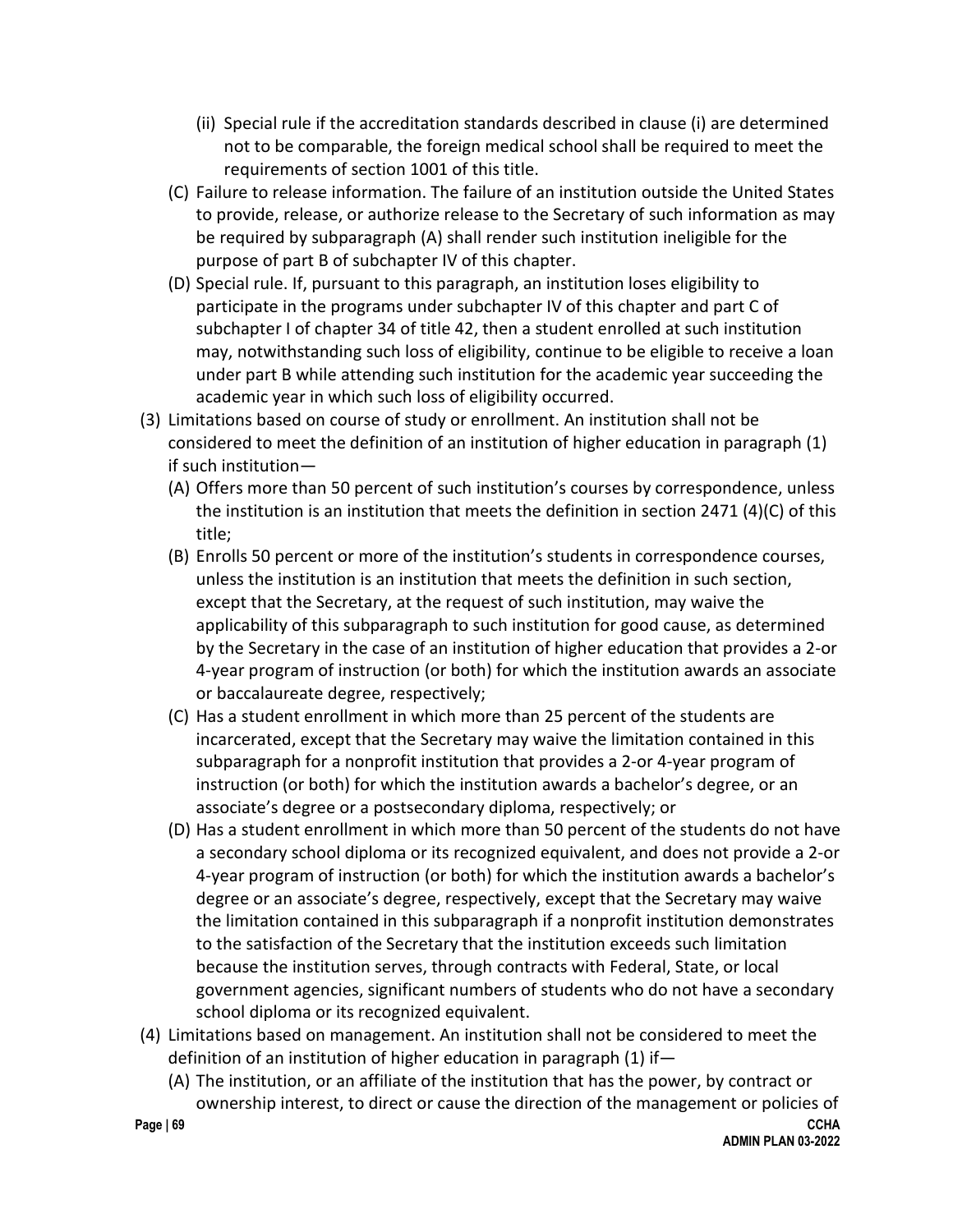the institution, has filed for bankruptcy, except that this paragraph shall not apply to a nonprofit institution, the primary function of which is to provide health care educational services (or an affiliate of such an institution that has the power, by contract or ownership interest, to direct or cause the direction of the institution's management or policies) that files for bankruptcy under chapter 11 of title 11 between July 1, 1998, and December 1, 1998; or

- (B) The institution, the institution's owner, or the institution's chief executive officer has been convicted of, or has pled nolo contendere or guilty to, a crime involving the acquisition, use, or expenditure of funds under subchapter IV of this chapter and part C of subchapter I of chapter 34 of title 42, or has been judicially determined to have committed fraud involving funds under subchapter IV of this chapter and part C of subchapter I of chapter 34 of title 42.
- (5) Certification. The Secretary shall certify an institution's qualification as an institution of higher education in accordance with the requirements of subpart 3 of part G of subchapter IV of this chapter.
- (6) Loss of eligibility. An institution of higher education shall not be considered to meet the definition of an institution of higher education in paragraph (1) if such institution is removed from eligibility for funds under subchapter IV of this chapter and part C of subchapter I of chapter 34 of title 42 as a result of an action pursuant to part G of subchapter IV of this chapter.
- (b) Proprietary institution of higher education
	- (1) Principal criteria. For the purpose of this section, the term ''proprietary institution of higher education'' means a school that—
		- (A) Provides an eligible program of training to prepare students for gainful employment in a recognized occupation;
		- (B) Meets the requirements of paragraphs (1) and (2) of section 1001 (a) of this title;
		- (C) Does not meet the requirement of paragraph (4) of section 1001 (a) of this title;
		- (D) Is accredited by a nationally recognized accrediting agency or association recognized by the Secretary pursuant to part G of subchapter IV of this chapter;
		- (E) Has been in existence for at least 2 years; and
		- (F) Has at least 10 percent of the school's revenues from sources that are not derived from funds provided under subchapter IV of this chapter and part C of subchapter I of chapter 34 of title 42, as determined in accordance with regulations prescribed by the Secretary.
	- (2) Additional institutions. The term ''proprietary institution of higher education'' also includes a proprietary educational institution in any State that, in lieu of the requirement in paragraph (1) of section 1001 (a) of this title, admits as regular students persons who are beyond the age of compulsory school attendance in the State in which the institution is located.
- (c) Postsecondary vocational institution.
	- (1) Principal criteria. For the purpose of this section, the term ''postsecondary vocational institution'' means a school that—
		- (A) Provides an eligible program of training to prepare students for gainful employment in a recognized occupation;